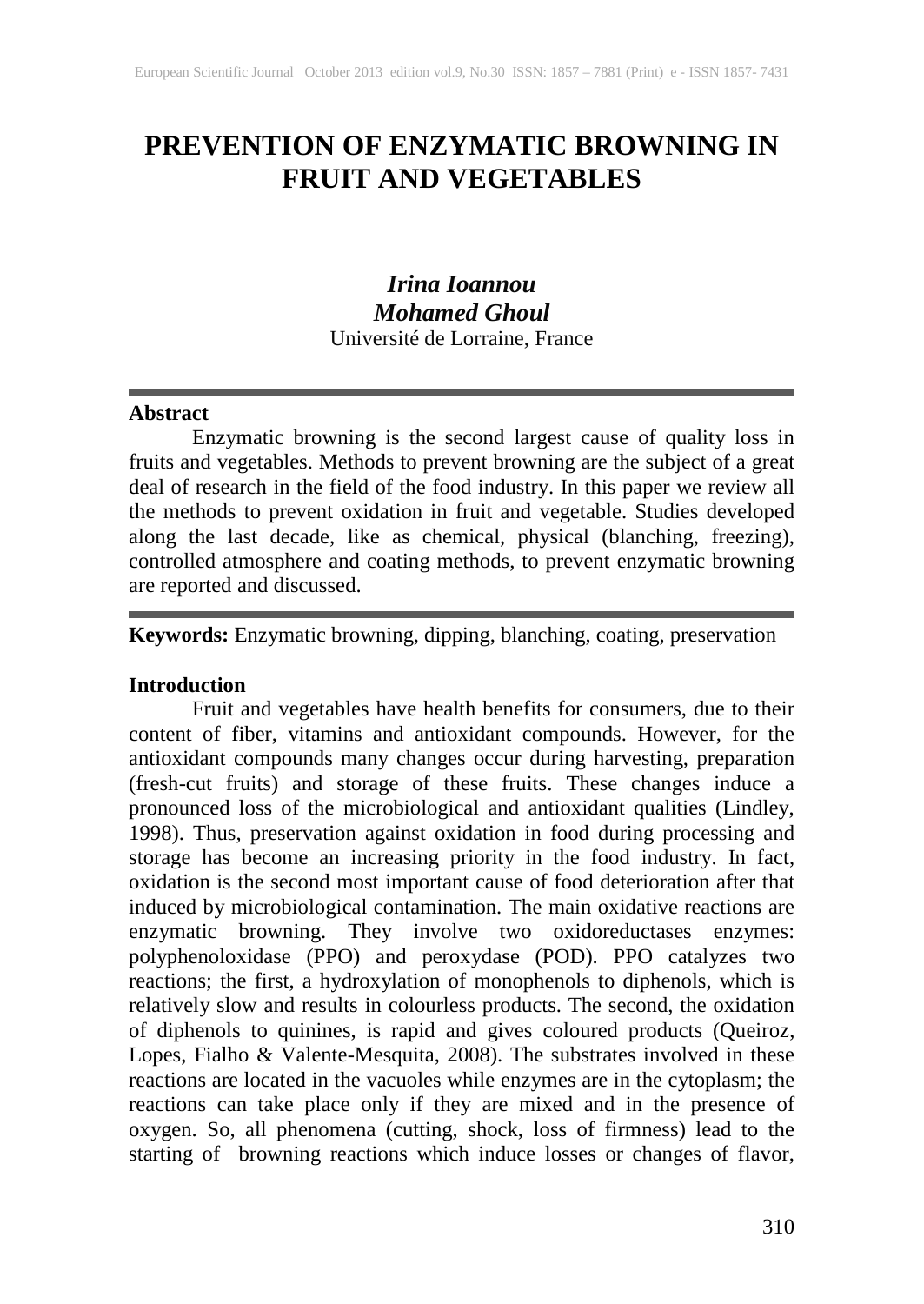odor and nutritional value (Toivonen & Brummell, 2008). To avoid this phenomenon various methods are developed. The role of these methods is either to inactivate polyphenol oxidase (PPO) or to avoid contact between the enzyme and its substrate, either by adding antioxidants or by maintaining the structural integrity of the food.

Numerous methods and strategies for post harvest storage of fruits and vegetables are discussed in the literature. Artes (1998) reviewed the methods to prevent oxidation by chemical, controlled atmosphere and coating treatments. Several chemical treatments are used to preserve colour, Oms-Oliu (2010b) reviewed recent advances and underlined new strategies to use natural preservatives. Singh (2006) analyze the effect of controlled atmosphere during the storage of fruit and vegetables. Coating has also been largely discussed by Olivas (2005) and by Vargas (2008). Queiroz (2008) present PPO characteristics and some methods to control enzymatic browning. All the previous reviews deal only with one or two preservation methods. In this paper, we propose to gather and give the new advances in all the methods used to prevent enzymatic browning in fruit and vegetable during the last decade.

Chemical treatments will be presented by underlining the main action of each molecule (antioxidants, acidifying, agents of firmness or chelating agents). Then physical methods (blanching, freezing and the modification of product atmosphere) will be updated by introducing the new advances in this field. Coating methods will also be discussed in this paper as will the combination of several preservation methods. The last part of this paper will deal with the new methods of preservation.

#### **1. Pre-treatment of fruit**

In the case of an entire product, the action of chemical and physical treatments can be limited by the presence of the cuticle of the fruit and vegetables. The fruit cuticle is composed of hydrophobic biopolymers (cutin) between which there are waxes. It is a natural barrier to external attacks and also to water and solutes transported to and out of the plant. It represents the main limitation to the diffusion of molecules used in chemical treatments or to the efficiency of physical treatments such as blanching. Therefore techniques of pre-treatments were elaborated, such as permeabilisation of the cuticle which may allow a better treatment in the core of the product. Several authors suggest strategies to break down the cuticle and promote trade. The different permeabilisation methods found in the literature are mechanical or chemical pre-treatments.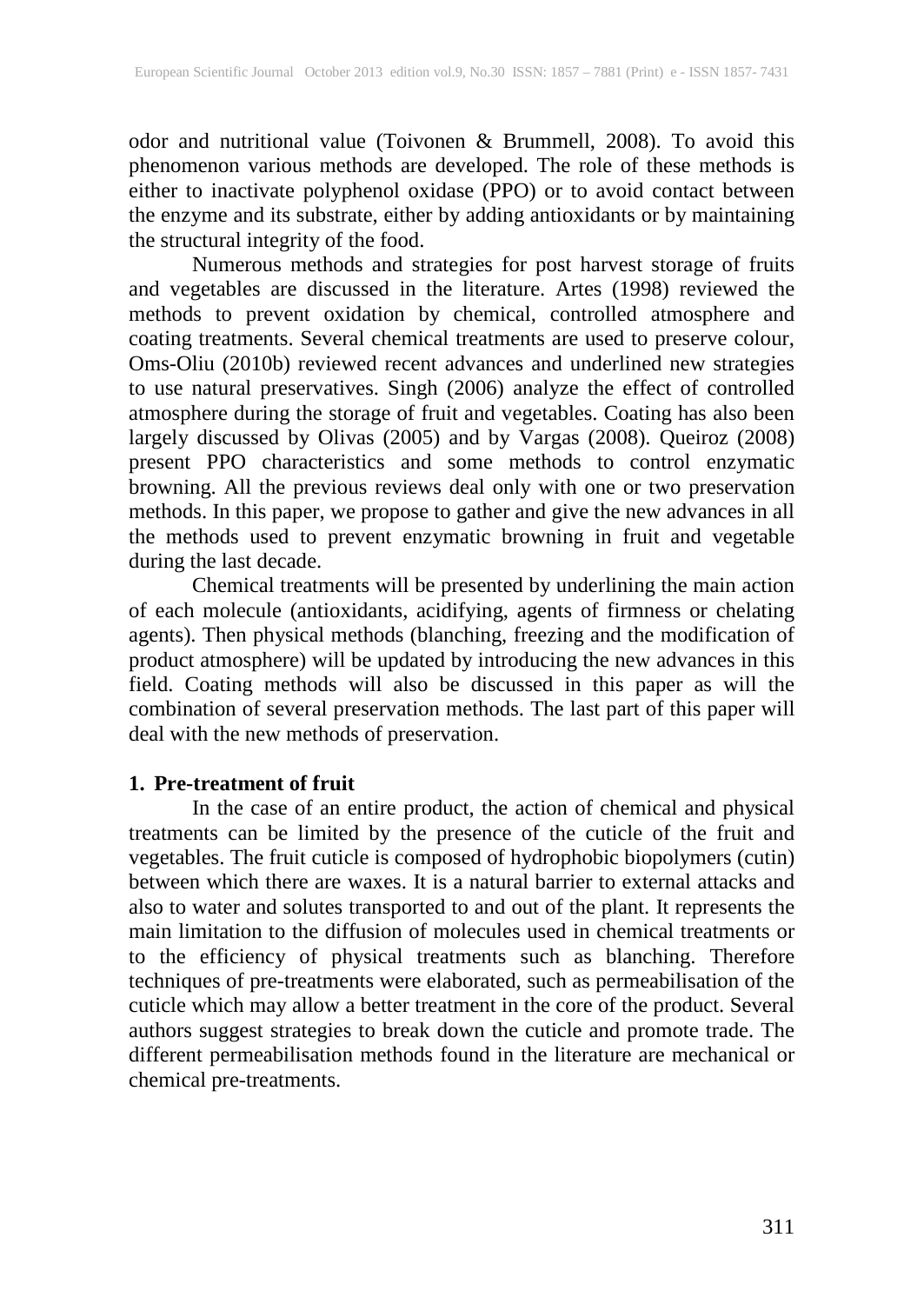#### *Mechanical permeabilisation methods*

One possibility is the perforation with a set of fine needles mounted on a vertical metal base to create micro holes (density: 80 to 120 holes/cm²) (Shi, Le Maguer, Wang & Liptay, 1997). This solution, however, seems to be not applicable on an industrial scale. Di Matteo and others (2000) proposed a treatment by mechanical abrasion on the skin of grapes. The abrasion of the grape skin is carried out in an agitator whose walls are covered with an abrasive surface, for duration of 10 min. This method improves the mass transfer coefficient by a factor of 4 (Di Matteo, Cinquanta, Galiero & Crescitelli, 2000). Permeabilisation can be achieved by vacuum impregnation, so the effect of ascorbic acid is enhanced by vacuum impregnation rather than dipping (Joshi, Rupasinghe & Pitts, 2010; Shao et al., 2011).

#### *Chemical permeabilisation*

The cuticle can be degraded by treatment with a bath of  $1-8\%$  (v / v) NaO and 2-8% (v / v) ethyl oleate at  $T = 35$  ° C (Shi et al., 1997). Similarly, Di Matteo and others (2000) use an aqueous 2%  $(v / v)$  ethyl oleate and 2.5%  $(v / v)$  K<sub>2</sub>CO<sub>3</sub> at 40 ° C for 3 min.

Other techniques have been identified, based on a dispersion of arabic gum (Vogg et al., 2004). The dried gum can be peeled with forceps. But again, this solution does not seem feasible on an industrial scale.

#### **2. Chemical treatments**

To limit the oxidation phenomenon of the fruit, various chemical treatments are used in the literature. They differ by their action depending on the used chemical agents: antioxidant agent, chelating agent, firmness agent and acidifying agent. The main used chemical treatments are summarized in Table 1.

#### *Treatment with antioxidant agents*

Antioxidants can prevent the initiation of browning by reacting with oxygen. They also react with the intermediate products, thus breaking the chain reaction and preventing the formation of melanin (Lindley, 1998). Their effectiveness depends on environmental factors such as pH, water activity  $(a_w)$ , temperature, light and composition of the atmosphere. The main antioxidants reported in the literature are hexylresorcinol E586, erythorbic acid E315, N-acetyl cysteine E920, cysteine hydrochloride E920, ascorbic acid E300 and glutathione (Oms-Oliu, Aguilo-Aguayo & Martin-Belloso, 2006; Arias, Gonzalez, Oria & Lopez-Buesa, 2007). The antioxidant properties of glutathione are very relevant but its use is not yet generalized in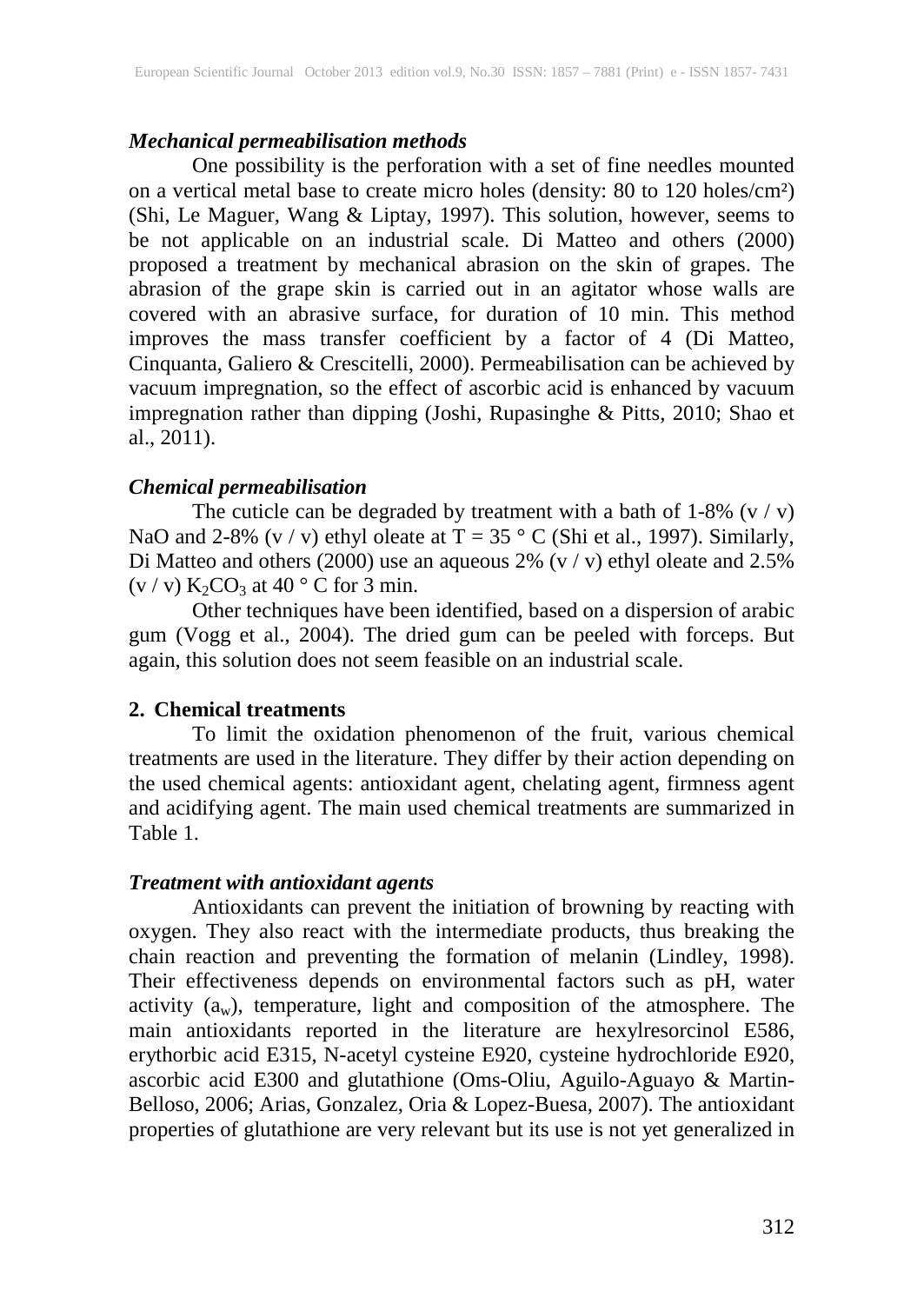the food industry; while the ascorbic acid is traditionally the most widely used agent.

## *Treatment with chelating agents*

PPO requires copper ions to be active (Du, Dou & Wu, 2012). Thus, the presence of a substance capable of binding divalent cations present in the medium reduces the enzymatic activity of PPO. There are several chelators in the literature. The principal chelating agents are kojic acid, citric acid E330 and EDTA E385. The legislation is very elusive on kojic acid. Usually citric acid is used for its chelating role, but also for acidifying the medium.

## *Treatment with agents of firmness*

Calcium salts are the best known; they are used in the strengthening of cell walls. The cell walls are more stable to different treatments. This prevents the destruction of cell compartments and also the contact of PPO with polyphenols in the vacuole (Quiles, Hernando, Perez-Munuera & Lluch, 2007; Guan & Fan, 2010; Khunpon, Uthaibutra, Faiyue & Saengnil, 2011). The main agents of firmness are calcium lactate E327, calcium propionate E282, calcium chloride E509, calcium ascorbate E302 and sodium chloride.

## *Treatment with acidifying agents*

PPO is sensitive to pH variations. The fruit is a naturally acidic environment, additional acidification may reduce the PPO activity or inactivate it below pH 3 (Grimm, Khanal, Winkler, Knoche & Koepcke, 2012). The main acidifying agents are citric acid E330, erythorbic acid E315, ascorbic acid E300 and glutathione.

The chemical treatments shown in table 1 are often a mix of different molecules, for example an agent of firmness with an antioxidant and an acidifying agent. Each molecule contributes to the prevention of enzymatic browning. The concentrations of the chemical solutions used depend on the kind of fruit and the conditions of storage. Indeed, different fruits have a varying sensitivity to oxidation due to their structure and composition. Moreover, conditions of storage also affect oxidation reactions and the efficiency of chemical agent's combination, depending on the storage time and temperature, the kind of packaging and the oxygen content of the packaging.

In general, chemical treatments are used to treat fresh-cut foods. For entire fruit, chemical agents are less efficient because they are limited by the presence of the cuticle. Pre-treatment is then needed to allow the diffusion of chemical agents into the product.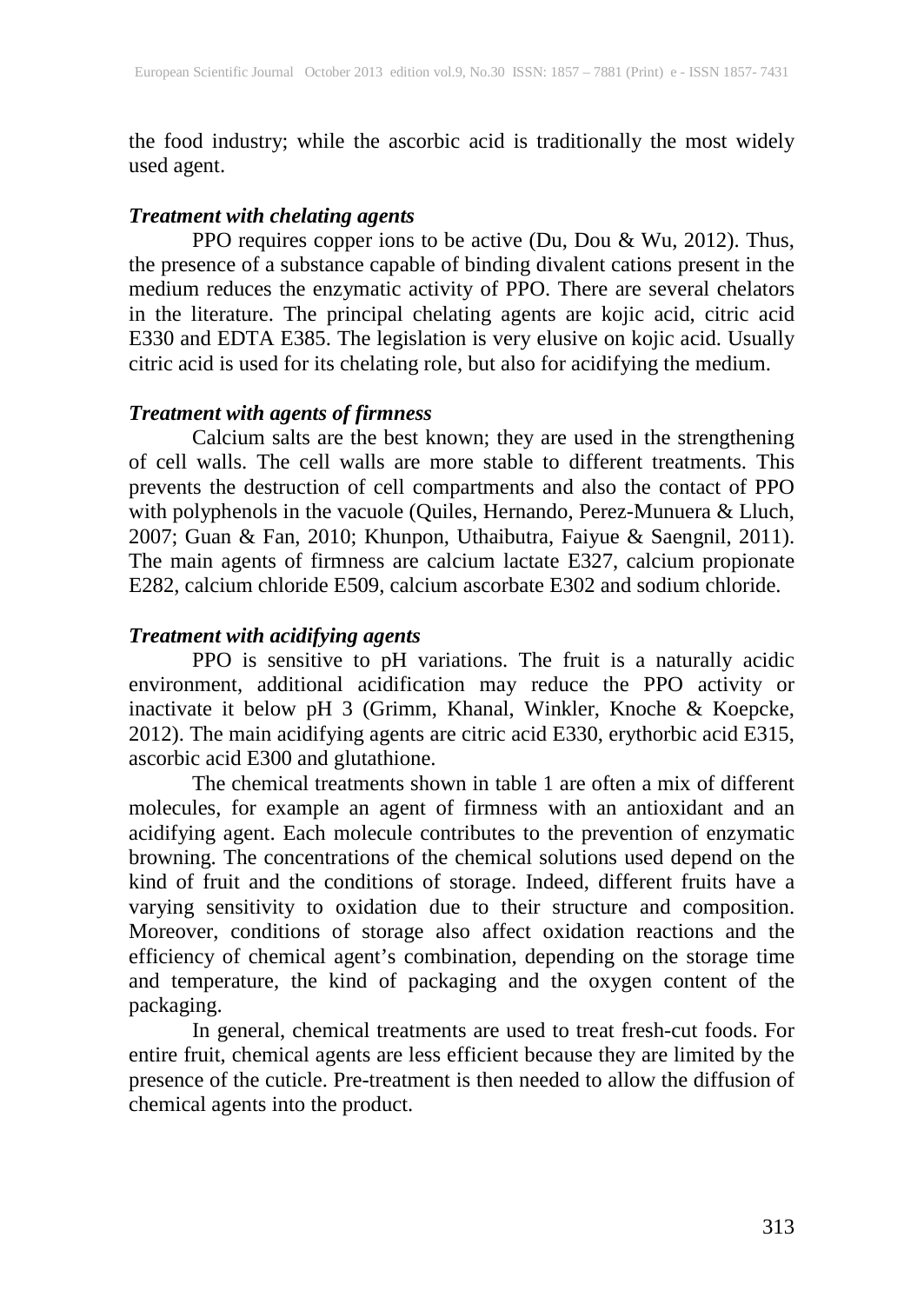| <b>Products</b> | <b>Chemical agents</b>                                                                                                                              | Time /<br>$T^{\circ}$ | <b>Results</b>                                                                                                                                          | <b>References</b>                                                                                        |
|-----------------|-----------------------------------------------------------------------------------------------------------------------------------------------------|-----------------------|---------------------------------------------------------------------------------------------------------------------------------------------------------|----------------------------------------------------------------------------------------------------------|
|                 | Phytic acid (0.08%)                                                                                                                                 | RT                    | Inhibition of the<br>PPO (99.2%)                                                                                                                        | (Du et al., 2012)                                                                                        |
|                 | Ascorbic acid (0.3 mM)                                                                                                                              | $10 \text{ min}$      | Decrease of the<br>browning.                                                                                                                            | (Grimm et al., 2012)                                                                                     |
|                 | Immersion into $1\%$ (w/v)<br>ascorbic $acid + 0.1\%$ (w/v)<br>calcium chloride pH 3.5                                                              | $4^{\circ}$ C/5 min   | Preservation of the<br>apple texture after<br>UV-C irradation<br>and storage at 5 °C                                                                    | (Gomez, Garcia-Loredo,<br>Salvatori, Guerrero &<br>Alzamora, 2011)                                       |
|                 | Sodium chloride (300 mg<br>/L), acidified sodium chlorite<br>$(300 \text{ mg/L})$ , citric acid $(20 \text{ g/m})$<br>L), calcium chloride (20 g/l) | $RT/1$ min            | The most effective<br>treatment is with<br>sodium chlorite.                                                                                             | (Luo, Lu, Zhou & Feng,<br>2011)                                                                          |
|                 | Sodium chloride and/or<br>calcium propionate at<br>different concentrations (0-<br>2%)                                                              | 5 min                 | Each chemical<br>agent is not<br>sufficient to inhibit<br>browning, a<br>combination of<br>both is necessary.                                           | (Guan & Fan, 2010)                                                                                       |
| <b>Apple</b>    | Sodium chloride + citric acid<br>at different concentrations                                                                                        | $1 \text{ min}$       | $0.5$ g/l sodium<br>chlorite with a pH<br>from 3.9 to 6.2<br>adjusted using<br>citric acid is the<br>most effective<br>treatment to<br>prevent browning | (Lu, Luo, Turner &<br>Feng, 2007)                                                                        |
|                 | 4% calcium propionate                                                                                                                               | $RT/30$ min           | Preservation of the<br>parenchyma<br>structure and<br>minimization of the<br>degradation of<br>fresh-cut apples                                         | (Quiles et al., 2007)                                                                                    |
|                 | 1% N-acetyl-cysteine + 1%<br>glutathione + $1\%$ calcium<br>lactate                                                                                 | $RT/1$ min            | Preservation of the<br>firmness and the<br>colour during a<br>storage of 30 days<br>at $5^{\circ}$ C                                                    | (Raybaudi-Massilia,<br>Mosqueda-Melgar,<br>Sobrino-Lopez, Soliva-<br>Fortuny & Martin-<br>Belloso, 2007) |
|                 | 0.5% ascorbic acid + $1\%$<br>calcium chloride $+0.1\%$<br>propionic acid pH 2.74                                                                   | 20 °C / 3 min         | Preservation of the<br>texture and<br>prevention of<br>enzymatic<br>browning                                                                            | (Varela, Salvador &<br>Fiszman, 2007)                                                                    |
|                 | $0.5 \%$ Ascorbic acid + $0.5%$<br>calcium chloride                                                                                                 | $5 \text{ min}$       | The most effective<br>treatment for<br>delaying browning                                                                                                | (Zhu, Pan & McHugh,<br>2007)                                                                             |
|                 | Sodium benzoate $(0.03\%) +$<br>Potassium sorbate (0.03 %)<br>with or without calcium<br>lactate $(0.5 %) +$                                        | $10^{\circ}$ C/1 min  | Increase of apple<br>structure stability<br>with calcium<br>lactate.<br>Preservation of                                                                 | (Alandes, Hernando,<br>Quiles, Perez-Munuera<br>& Lluch, 2006)                                           |

**Table 1 Studies on chemical treatments used to prevent enzymatic browning (Room Temperature: RT)**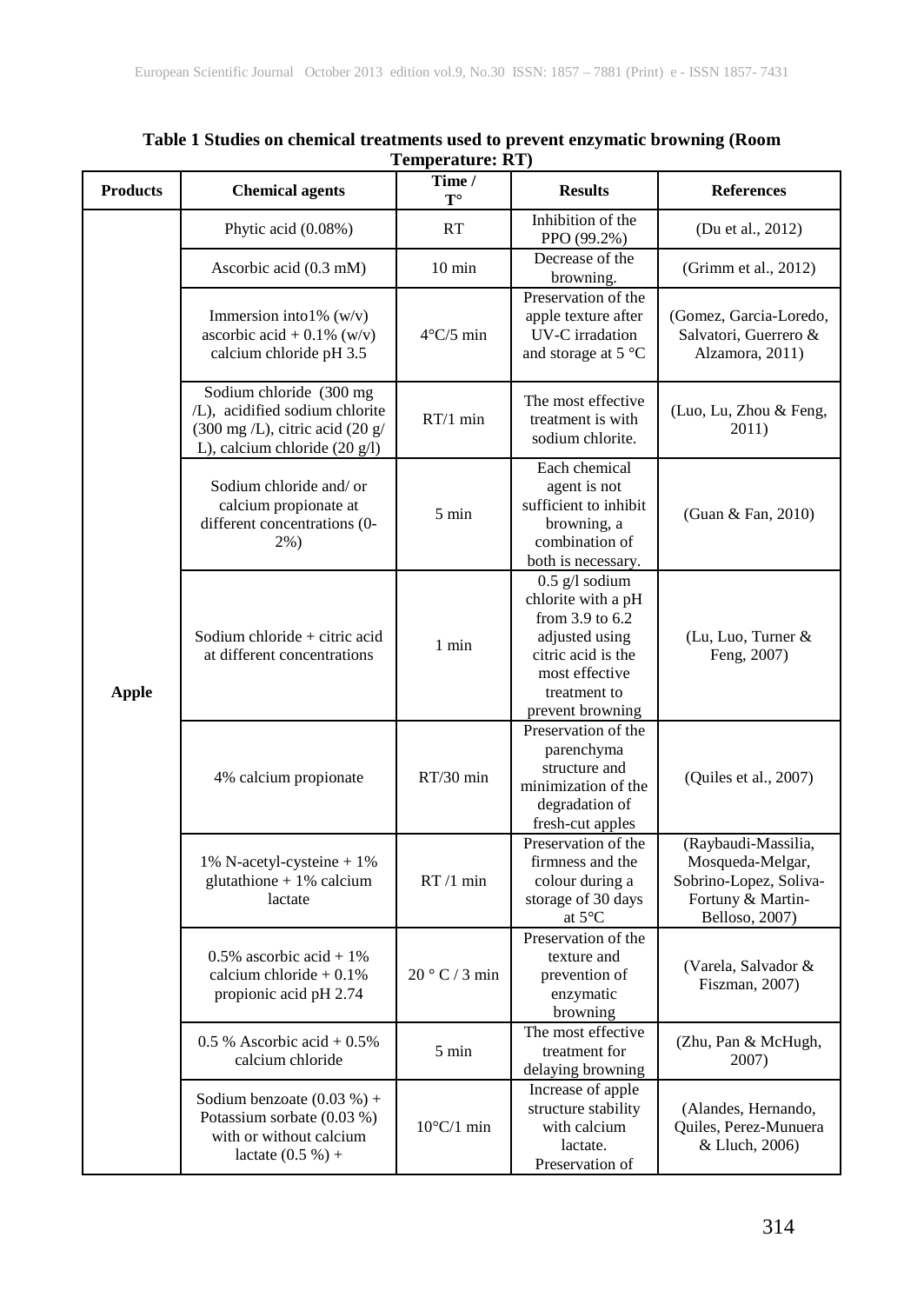|                 |                                                                                                                                          |                                           | apple texture for 3<br>weeks at 4°C                                                                                           |                                                            |
|-----------------|------------------------------------------------------------------------------------------------------------------------------------------|-------------------------------------------|-------------------------------------------------------------------------------------------------------------------------------|------------------------------------------------------------|
|                 | Sodium metabisulfite, 4-<br>Hexylresorcinol, Ascorbic<br>acid, L-Cysteine, Reduced<br>gluthatione, Maillard<br><b>Reaction Products.</b> | $5 \text{ min}$                           | Proportional<br>correlation<br>between agent<br>antibrowning<br>concentration and<br>their inhibitory<br>effect.              | (Eissa, Fadel, Ibrahim,<br>Hassan & Abd Elrashid,<br>2006) |
|                 | 7% calcium ascorbate                                                                                                                     | $8^{\circ}C/2$ min                        | Preservation of the<br>firmness and<br>decrease of the<br>browning<br>reactions.                                              | (Fan, Niemera, Mattheis,<br>Zhuang & Olson, 2005)          |
| Kiwi            | 2% ascorbic acid $+2\%$<br>calcium chloride                                                                                              | $RT/2$ min                                | Treatment effective<br>at delaying<br>softening and<br>browning                                                               | (Antunes, Dandlen,<br>Cavaco & Miguel, 2010)               |
| Watermelo<br>n  | 2% sodium chloride                                                                                                                       | <b>RT</b>                                 | Preservation of the<br>firmness of fresh<br>cut tissue<br>throughout storage                                                  | (Mao, Jeong, Que &<br>Huber, 2006)                         |
|                 | 1-Methylcyclopropene<br>(300nL/L)<br>then 2% ascorbic acid $+$<br>0.01% 4-hexylresorcinol +<br>1% calcium chloride                       | $0^{\circ}$ C/24h<br>$4^{\circ}$ C/15 min | Browning and<br>softening are<br>delayed                                                                                      | (Arias, Lopez-Buesa &<br>Oria, 2009)                       |
| Pear            | Ascorbic acid $+4$ -<br>hexylresorcinol                                                                                                  | $30^{\circ}$ C                            | Synergistic effect<br>between ascorbic<br>acid and 4-<br>hexylresorcinol for<br>the inhibition of<br>the<br>polyphenoloxidase | (Arias et al., 2007)                                       |
|                 | 0.75% N-acetylcysteine or<br>0.75% glutathione                                                                                           | $15^{\circ}$ C/2 min                      | Prevention of<br>browning of pear<br>wedges during<br>storage                                                                 | (Oms-Oliu et al., 2006)                                    |
| <b>Mango</b>    | 3% sodium chloride                                                                                                                       | $10^{\circ}$ C / 2 min                    | Significant<br>decrease of the loss<br>of tissue firmness.                                                                    | (De Souza, O'Hare,<br>Durigan & de Souza,<br>2006)         |
| <b>Eggplant</b> | Calcium ascorbate or citrate<br>$(0.4\%)$                                                                                                | $60^{\circ}$ C / 1 min                    | Calcium ascorbate<br>was the best<br>treatment to<br>inactivate enzymes                                                       | (Barbagallo, Chisari &<br>Caputa, 2012)                    |
| Artichoke       | Ascorbic acid, citric acid,<br>cysteine and their<br>combination, ethanol, sodium<br>chloride, 4-hexylresorcinol                         | $RT/1$ min                                | Cysteine $(0.5\%)$<br>was the most<br>effective treatment<br>to prevent<br>browning                                           | (Amodio, Cabezas-<br>Serrano, Peri & Colelli,<br>2011)     |
| Longan<br>fruit | 0.01% Sodium chlorite                                                                                                                    | RT/10 min                                 | $0.01\%$ is the<br>optimal<br>concentration to<br>reduce browning<br>and                                                      | (Khunpon et al., 2011)                                     |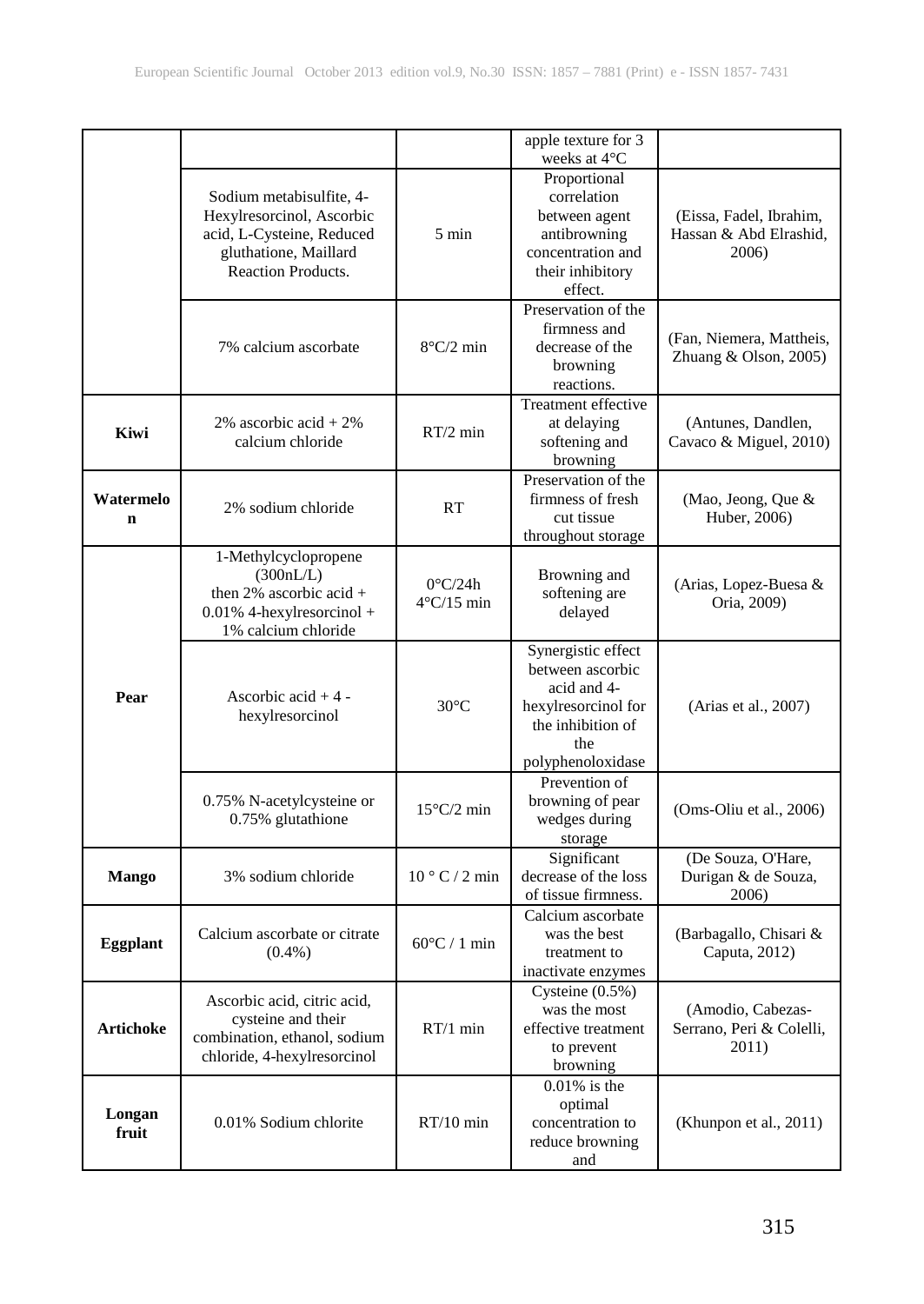|                 |                                                                                        |                       | polyphenoloxidase<br>and peroxidase<br>activities                                                                      |                                                                |
|-----------------|----------------------------------------------------------------------------------------|-----------------------|------------------------------------------------------------------------------------------------------------------------|----------------------------------------------------------------|
|                 | 1.5 N hydrochloric acid then<br>rinsing                                                | $RT/20$ min           | Pericarp browning<br>is delayed                                                                                        | (Apai, 2010)                                                   |
| <b>Potato</b>   | 1% sodium acid sulfate $+1\%$<br>citric acid and 1% ascorbic<br>acid                   | RT                    | Polyphenoloxidase<br>activity and<br>browning are<br>reduced                                                           | (Calder, Skonberg,<br>Davis-Dentici, Hughes<br>& Bolton, 2011) |
| <b>Chestnut</b> | $0.5 \mu M$ Nitric oxide                                                               | $10 \text{ min}$      | Treatment effective<br>on delaying<br>browning<br>Decrease of the<br>polyphenoloxidase<br>and peroxidase<br>activities | (Shi, Li, Zhu & Zhou,<br>2011)                                 |
| <b>Mushroom</b> | DETANO $(2,2)$ -<br>(hydroxynitrosohydrazino)-<br>bisethnamine<br>at $0.5$ , 1 or 2 mM | $20^{\circ}$ C/10 min | 1mM of DETANO<br>is sufficient to<br>maintain a high<br>level of firmness,<br>to delay browning.                       | (Jiang et al., $2011$ )                                        |

## **3. Approach by physical processes**

The literature mentions various physical treatments with different actions: either a modification of the temperature of the product or a decrease of the availability of oxygen.

In blanching and freezing methods, temperature plays a key role. Indeed, polyphenoloxidase is sensitive to temperature variations, notably to high temperatures. Özel and others (2010) report that the blanching of plums above 80°C inactivates polyphenoloxidase; whereas freezing induces a decrease of available water for the enzymatic reactions leading to less activity of polyphenoloxidase (Lavelli & Caronni, 2010). According to the Arrhenius law, a temperature decrease leads to a decrease of the rate of browning reactions (Mastrocola, Manzocco & Poiana, 1998). Conservation under modified atmosphere reduces oxygen content and avoids the reaction of enzymatic browning (Ingraham, 1955).

All these treatments will be detailed and discussed in the following paragraphs.

## **3.1 Blanching**

Blanching food is a heat treatment. Blanching treatments are presented according to the heat medium used: blanching in boiling water and/or in steam; blanching by using microwave was also developed the last years. The blanching time varies depending on the technique used, the type of product, size or maturity status. It is often used before the process of appertization, freezing and lyophilization. This process inactivates the enzymatic systems responsible for sensory and vitaminic alterations and thus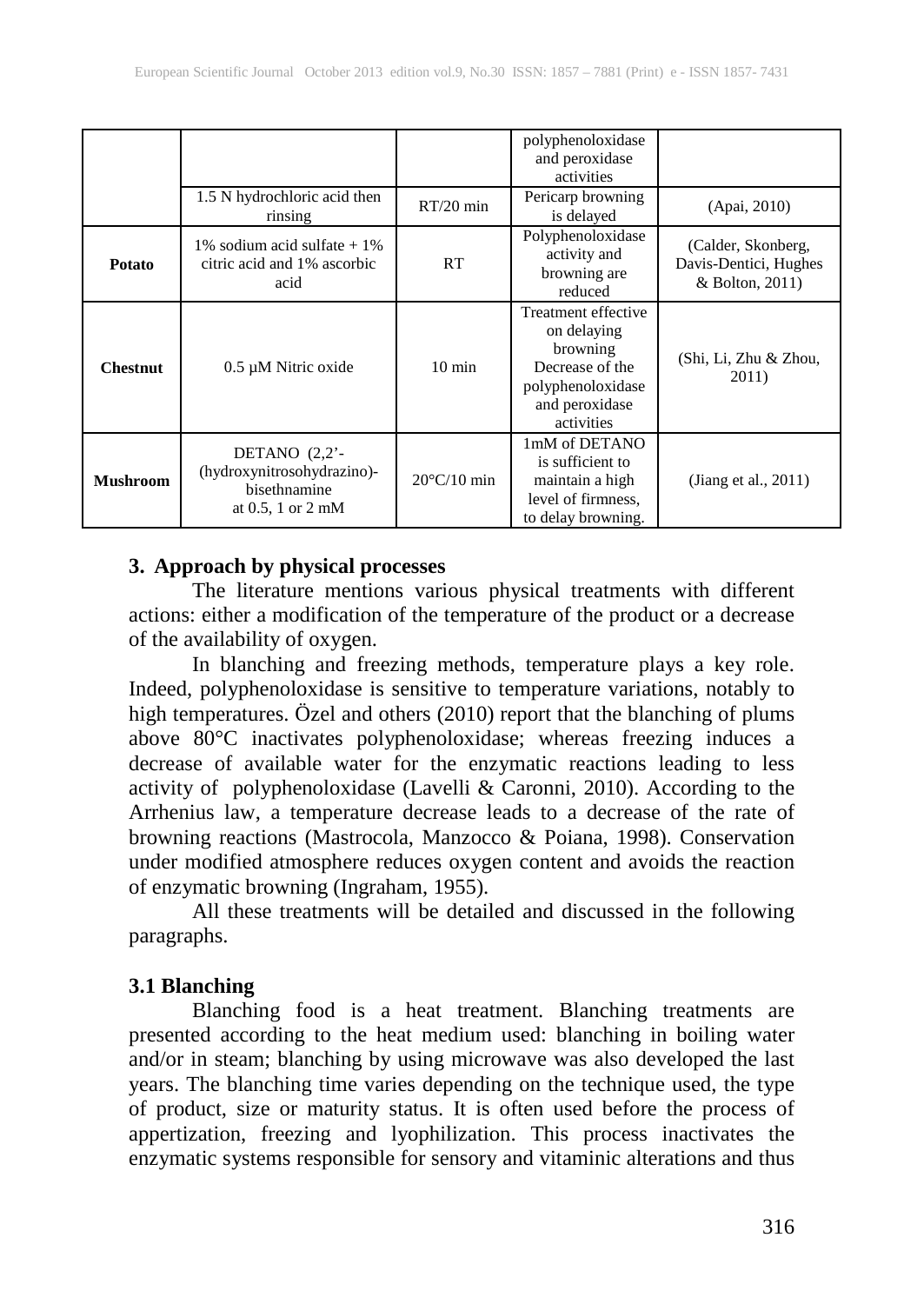limits the oxidation. In addition, the colours of plants are heightened, for better presentation. Indeed, oxidative activity of polyphenoloxidase varies according to temperature; it increases with temperature to reach a plateau. Once the optimal activity of the enzyme is reached, the relative activity of the enzyme drops with a temperature increase (Özel, Colak, Arslan & Yildirim, 2010). Blanching has also some disadvantages. It alters, in part, the consistency of treated product and sometimes gives a cooked flavor. It also generates losses of nutrients and results in decreased weight of the product. For this latter reason, the choice of the optimum combination time temperature of the heat treatment has to be made by minimizing nutritional and textural losses. Table 2 summarizes the studies dealing with blanching treatments in the literature.

## **Blanching in water**

Blanching in water has the advantage of a homogenous treatment of food and the possibility of modulating the temperature of blanching. For example, the conditions of carrot blanching are a temperature of 95°C for 1 minute to inactivate polyphenoloxidase and peroxidase (Shivhare, Gupta, Basu & Raghavan, 2009). For Salak blanching, temperatures below 70°C must be used during 5 minutes (Ong & Law, 2011). A drawback of water blanching is the low energy yield and the leaching of many soluble substances (Mazzeo et al., 2011). To overcome this drawback, chemical agents are added to avoid nutritional losses (Gupta, Kumar, Sharma & Patil, 2011; Gonzalez-Cebrino, Garcia-Parra, Contador, Tabla & Ramirez, 2012). The combination of osmotic dehydration with conventional water blanching before the process of drying was studied on the Indian gooseberry (Gudapaty et al., 2010). The objective was to reduce the drying time and obtain a product with better preservation quality. This reduction of drying time leads to a less degradation of vitamin C. However, the fruit segments osmotically dehydrated with salt (2%) retained a higher content of vitamin C compared to those subjected to a supplementary pretreatment by blanching process.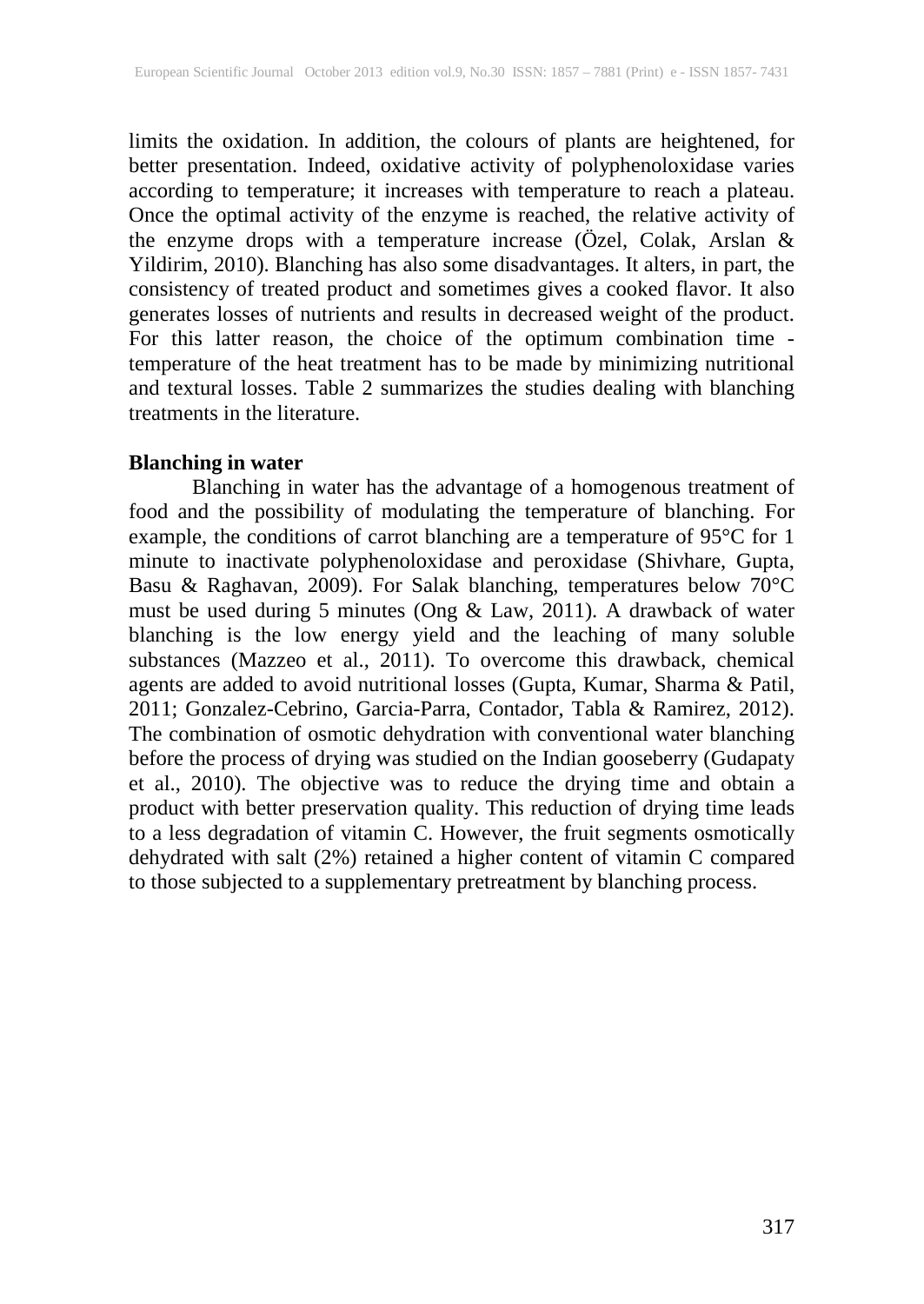| Fruit/Vegetable                    | <b>Blanching method</b>                                               | $\alpha$ so building $\beta$ or purumeters $\alpha$ for biancing<br><b>Blanching conditions</b>                                             | <b>Results</b>                                                                                                                          | <b>References</b>                                   |
|------------------------------------|-----------------------------------------------------------------------|---------------------------------------------------------------------------------------------------------------------------------------------|-----------------------------------------------------------------------------------------------------------------------------------------|-----------------------------------------------------|
| Plum                               | $\bullet$ Water<br>Ascorbic acid (400ppm)                             | $80^{\circ}$ C, 40 s                                                                                                                        | Blanching is necessary to inactivate browning<br>enzymes.                                                                               | (Gonzalez-Cebrino et<br>al., 2012)                  |
| <b>Red beet</b>                    | · Microwave                                                           | 5 min, 250-450W, red beet<br>immersed in water                                                                                              | Beet must be immersed in water to avoid<br>product shrinkage. Inactivation of<br>polyphenoloxidase and peroxidase activities at<br>90%. | (Latorre, Bonelli,<br>Rojas & Gerschenson,<br>2012) |
| <b>Watercress</b>                  | • Thermosonication                                                    | 86°C, 30 s                                                                                                                                  | Inactivation of polyphenoloxidase and<br>peroxidase activities at 90%. Loss of the<br>watercress microstructure.                        | (Cruz, Vieira, Fonseca<br>& Silva, 2011)            |
| <b>Pineapple</b>                   | $\bullet$ Steam                                                       | 100°C for 3 min                                                                                                                             | Prevention of enzymatic browning but<br>apparition of cell shrinkage after frying.                                                      | (Hasimah, Zainon &<br>Norbaiti, 2011)               |
| Aonla                              | $\bullet$ Water<br>$\bullet$ Potassium<br>metabisulphit<br>$e(0.3\%)$ | 80°C for 3 min                                                                                                                              | The addition of potassium prevents the leaching<br>of nutrients, blanching is necessary to<br>inactivate enzymes.                       | (Gupta et al., 2011)                                |
| Carrot,<br>cauliflower,<br>spinach | $\bullet$ Water<br>$\bullet$ Steam                                    | 100°C, 10 min (spinach), 12<br>min (carrot), 9 min<br>(cauliflower).<br>$100^{\circ}$ C, 20 min (spinach,<br>carrot), 12 min (cauliflower). | Water blanching leads to nutritional losses in<br>comparison with steam blanching.                                                      | (Mazzeo et al., 2011)                               |
| <b>Indian</b><br>gooseberry        | $\bullet$ Water                                                       | $100^{\circ}$ C for 7 min (water)                                                                                                           | Increase of quality after drying (colour, texture<br>and taste) but decrease of vitamin C content.                                      | (Gudapaty et al.,<br>2010)                          |
| <b>Salak fruit</b>                 | $\bullet$ Water                                                       | 50, 60, 70°C for 5 min                                                                                                                      | Colour changes during drying were minimized<br>for blanched samples.                                                                    | (Ong & Law, 2011)                                   |
| <b>Indian</b><br>gooseberry        | • Hot water                                                           | 100°C for 3 min                                                                                                                             | Blanching affects all chemical properties<br>except ascorbic acid content and preserves<br>colour.                                      | (Prajapaty, Nema &<br><b>Rathore, 2011)</b>         |
| <b>Mango</b>                       | $\bullet$ Steam                                                       | 94 ° C for 1, 3, 5 and 7 min                                                                                                                | Peroxidase was inactivated after 5 min and<br>polyphenoloxidase after 7 min.                                                            | (Ndiaye, Xu & Wang,<br>2009)                        |

**Table 2: Summary of parameters t / T for blanching**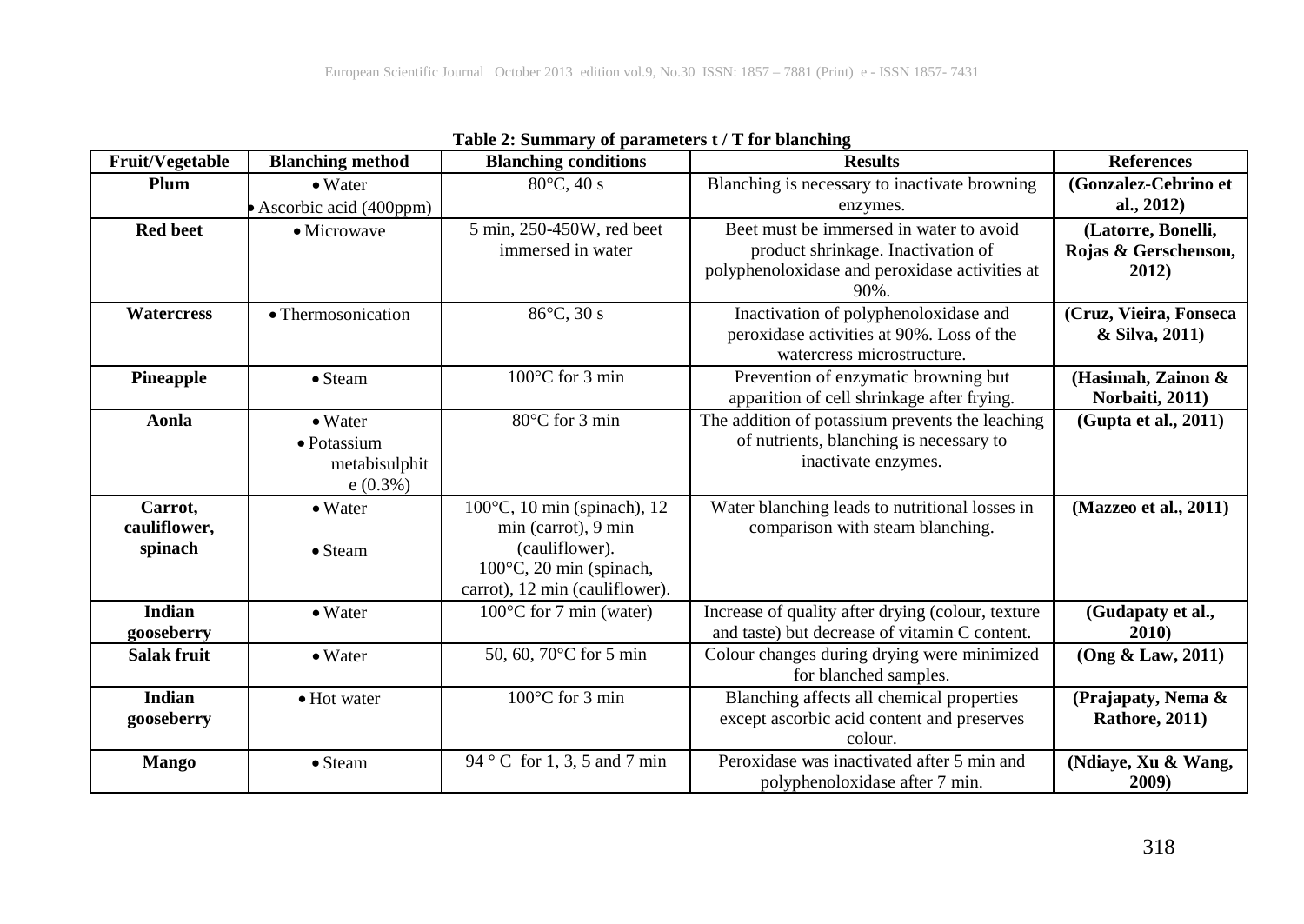| <b>Carrot</b>           | $\bullet$ Water                 | 80 to $100^{\circ}$ C for 1 to 10 min  | At 95 °C for 1 min in water, catalase and        | (Shivhare et al., 2009) |
|-------------------------|---------------------------------|----------------------------------------|--------------------------------------------------|-------------------------|
|                         | $\bullet$ 0.05N acetic acid     | 80 to $100^{\circ}$ C for 1 to 10 min  | peroxidase were totally inactivated without      |                         |
|                         | solution                        | 80 to $100^{\circ}$ C for 1 to 10 min  | affecting carrot quality.                        |                         |
|                         | $\bullet$ 0.2% calcium chloride |                                        |                                                  |                         |
|                         | solution                        |                                        |                                                  |                         |
| <b>Potato</b>           | • Superheated steam             | 115 ° C (steam) for 11 min             | Changes in texture and colour were reduced by    | (Sotome et al., 2009)   |
|                         | (SHS) and a                     | or $100 \degree$ C (microdrops) 11 min | the combined treatment                           |                         |
|                         | spray of micro                  |                                        |                                                  |                         |
|                         | drops hot                       |                                        |                                                  |                         |
|                         | water (WMD)                     |                                        |                                                  |                         |
| <b>Green coconut</b>    | • Microwave                     | Seventeen different conditions         | Thermal inactivation of polyphenoloxidase and    | (Matsui, Gut, de        |
| water                   |                                 | heating with maxima                    | peroxidase was significantly faster with         | Oliveira & Tadini,      |
|                         |                                 | temperature between 52.5 and           | microwave blanching than conventional            | 2008)                   |
|                         |                                 | $92.9^{\circ}$ C                       | blanching                                        |                         |
| Potato                  | $\bullet$ Water                 | Hot water bath, shaken at 120          | The blanching optimum conditions to prevent      | (Reis, Masson &         |
|                         |                                 | rpm                                    | enzymatic browning are: a concentration of       | Waszczynskyj, 2008)     |
|                         |                                 |                                        | ascorbic acid of 2g/kg potato, a time of 5.5 min |                         |
|                         |                                 |                                        | and a temperature of 69°C.                       |                         |
| <b>Brussels sprouts</b> | $\bullet$ Water                 | 50°C for 5 min then 100°C for          | A pre treatment by microwave is better to        | (Vina et al., 2007)     |
|                         |                                 | 3 min                                  | preserve all the product properties              |                         |
|                         | • Microwaye/water               | 700 W for 5 min then $100^{\circ}$ C   |                                                  |                         |
|                         |                                 | for 2 min                              |                                                  |                         |
| Pea puree               | $\bullet$ Ohmic                 | 20-50 V/cm to reach $100^{\circ}$ C    | Ohmic blanching allows a decrease in             | (Icier, Yildiz &        |
|                         | $\bullet$ Water                 | $100^{\circ}$ C                        | blanching time to inactivate the peroxidase.     | <b>Baysal, 2006)</b>    |
|                         |                                 |                                        | Colour is better preserved with ohmic            |                         |
|                         |                                 |                                        | blanching.                                       |                         |
| Peas                    | $\bullet$ Water                 | No conditions                          | No differences between blanching methods for     | (Lin & Brewer, 2005)    |
|                         | $\bullet$ Steam                 |                                        | enzyme inactivation. Losses of nutrients are     |                         |
|                         | $\bullet$ Microwave             |                                        | higher with water blanching.                     |                         |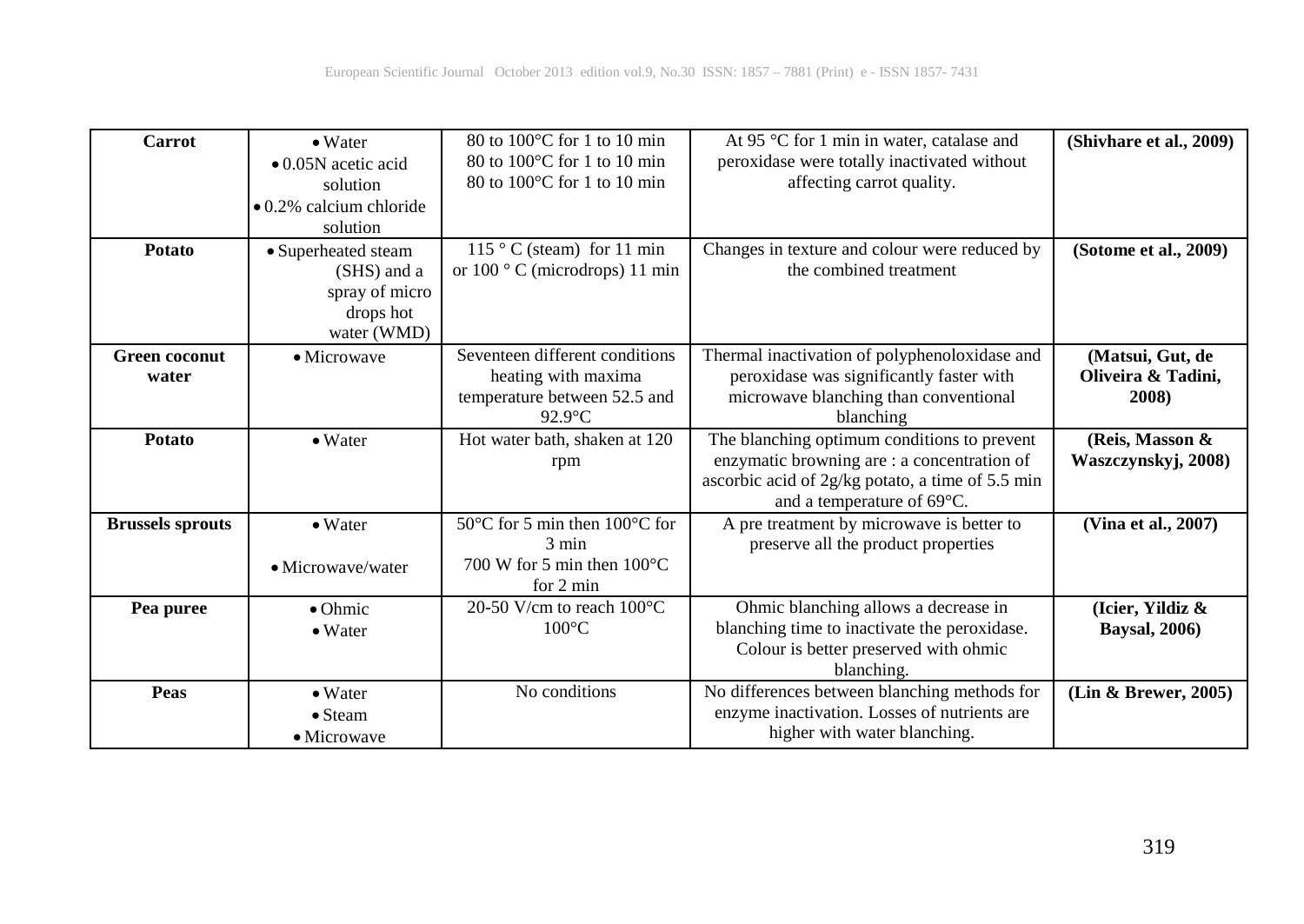## **Steam blanching**

Steam blanching is used for highly fragmented products. This is carried out in a tunnel of about 15 meters long in which the product is exposed to a steam atmosphere. The residence time of products in the steam is varied depending to the nature and maturity of the vegetable raw material. This method reduces the release of soluble substances. However, blanching is less homogeneous, takes 20% to 40% more time and has a higher cost.

The stability of peroxydase (POD) and polyphenol oxydase (PPO) was studied in mango slices (Mangifera indica L.), as well as the colour after different times of blanching at  $94 \degree$  C with saturated steam (Ndiaye et al., 2009). The POD was totally inactivated after 5 min, and the PPO after 7 min. Three minutes of steam blanching lead to a residual activities less than 2.85% and 8.33% of PPO and POD, respectively.

Steam blanching gave worse results in terms of inactivation of POD and heterogeneity in comparison with water blanching (Shivhare et al., 2009).

An alternative is to use a process with superheated steam (SHS) and a spray of micro drops of hot water (WMD) (Sotome et al., 2009). This process was tested on potatoes in comparison to conventional methods of blanching and good results were obtained.

For the process where water and steam are combined, a mixture of SHS at 115  $\degree$  C (3.0 kg / h) and WMD 100  $\degree$  C (0.54 kg / h) was used. Changes in texture and colour were reduced by the combined treatment. This process prevents the absorption of water in the product and the dissolution of potato substances in water. In addition, dehydration is limited by the sprinkling of water on the surface of the potato, thus limiting weight loss.

## **Microwave blanching**

Microwave energy can be used for blanching because it causes an inactivation of enzymatic systems in foods (Matsui et al., 2008). It is mentioned that microwave blanching preserves better the nutritional value of the product (Ramesh, Wolf, Tevini & Bognar, 2002). However, Latorre (2012) showed that blanching by microwave leads to large weight losses and product shrinkage. The use of microwaves combined with conventional water blanching was studied for the Brussels sprouts; immersing food products in water before microwave heating, maintains product structure (Vina et al., 2007). However, the main problem in microwave heating is the non-uniformity of heating (Vadivambal & Jayas, 2007).

Microwave blanching is often combined with another technique to prevent the disadvantages of this method. Time-temperature combinations of microwave blanching must be specific to each product depending on their composition and their structure.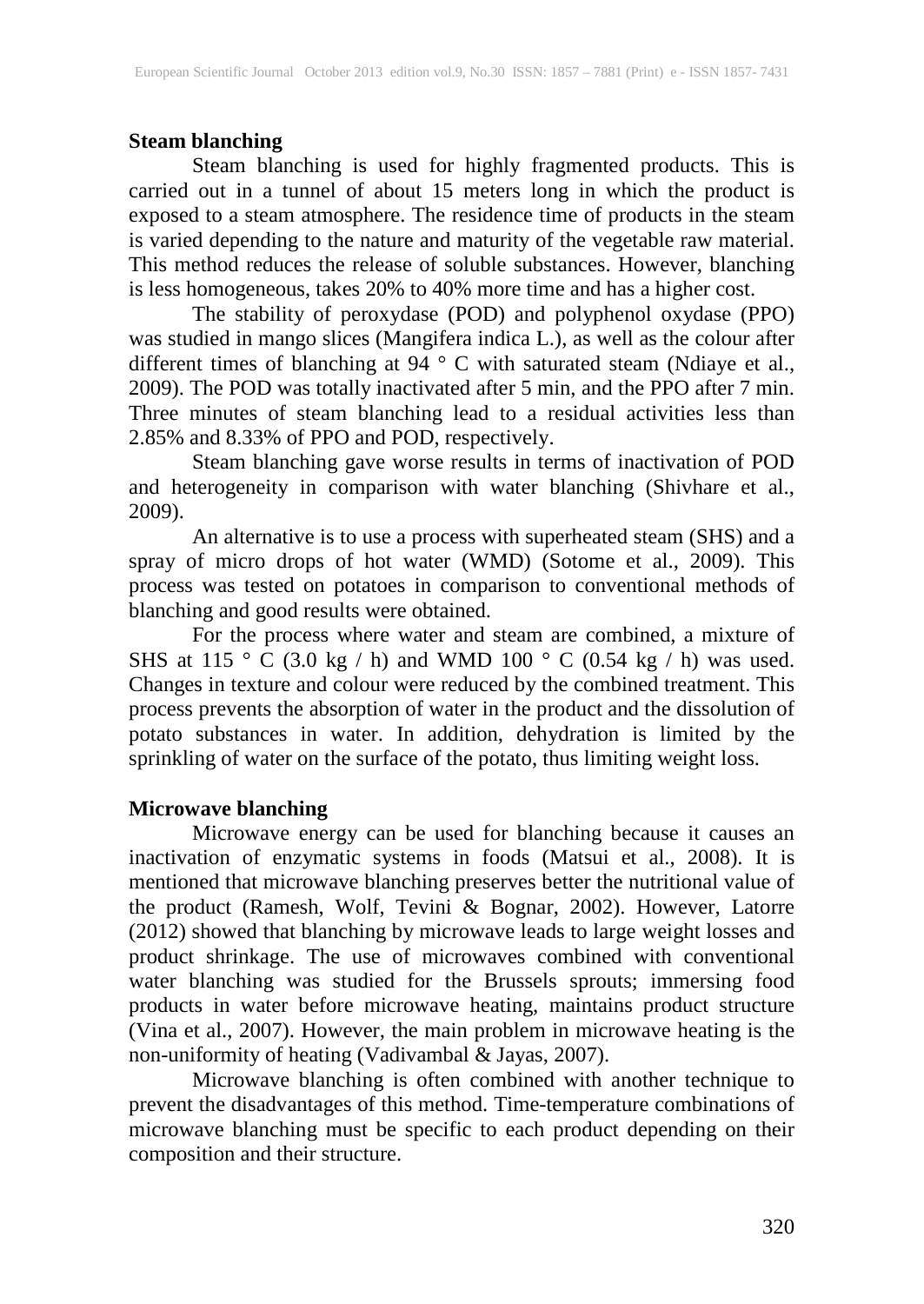Blanching is a widespread technique used to prevent enzymatic browning. Recent studies have attempted to develop new physical approaches of blanching, such as ohmic heating (Icier et al., 2006) or thermosonication (Cruz et al., 2011). In other studies, blanching is often combined with a chemical approach such as dipping or coating. These studies will be developed in the last part of this paper.

## **3.2 Freezing**

Freezing is a technique often used to stop browning reactions in fruit. Indeed, freezing causes a decrease in available water for enzymatic reactions. It is confirmed by Lavelli (2010) who found that in the apple a water activity below of 0.3, the PPO is no longer active. As the water activity decreases with temperature, the storage temperature would be -24 $\degree$ C to reach an a<sub>w</sub> of 0.3 (Heldman & Taylor, 1997). Few studies deal with the optimization of freezing as conservation method because freezing leads to irreversible changes in the food product such as firmness loss during thawing (Shomer, Borochov-Neori, Luzki & Merin, 1998). Freezing can be a useful technique if the product does not need to be thawed. Indeed, after thawing, food quality is often altered and enzymatic reactions take place very rapidly in the product. Thus, freezing can be used to increase product shelf-life, but in association with other conservation methods such as dipping or blanching (Prestamo, Palomares & Sanz, 2005; Van Buggenhout, Messagie, Van der Plancken & Hendrickx, 2006; Gossinger et al., 2009; Hasimah et al., 2011) .

#### **3.3 Conservation in modified atmosphere**

Oxygen is essential for the oxidation reaction and PPO activity, a solution to control enzymatic browning reactions would be to change the oxygen content of the storage atmosphere (Ingraham, 1955). The studies dealt with modified atmosphere packaging, by modifying the composition of atmosphere, showed that the enzymatic systems are delayed without altering product quality (Table 3). The first studies modified the  $O_2$  content by replacing it with  $CO_2$  or  $N_2$  (De Souza et al., 2006; Teixeira, Durigan, Alves & O'Hare, 2008; Wang et al., 2011). Recent studies used Argon or  $NO<sub>2</sub>$  to control the atmosphere. The efficiency of these two gases was shown in comparison with  $N_2$  (Rocculi, Romani & Dalla Rosa, 2005; O'Beirne, Murphy & Eidhin, 2011). It allows a better preventing browning without quality loss. However, more and more studies combine atmosphere modification with a chemical treatment of the fruit to increase the duration of the storage without quality loss. These studies will be discussed in the last part of this review.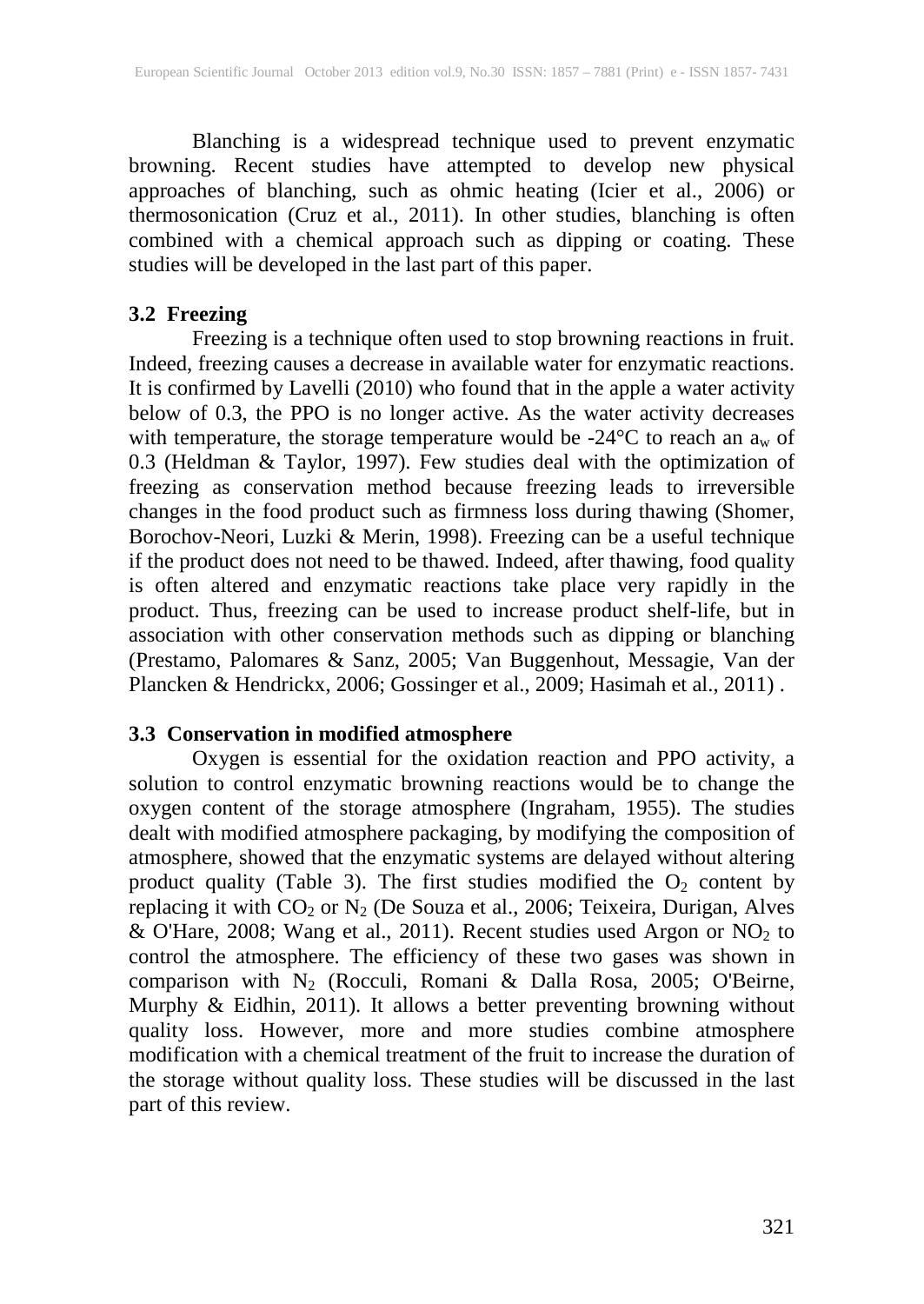## **4. Coating**

The coating agents are usually used to extend the shelf-life of fruits during their storage. It consists on the application of a layer of any edible material on the surface of fruit. Actions of these agents deal with the decrease of moisture and aroma losses, the delaying of colour changes and gas transfer, and the improvement of the general appearance of the product through storage (Olivas & Barbosa-Canovas, 2005). The coating agents allow delaying enzymatic browning because they produce a modified atmosphere on coated fruits by isolating the coated product from the environment. The use of gels coating instead of a bath solution of anti browning has been widely discussed in the literature. The general conclusion is that the application of a gel works better against the enzymatic browning than immersion in a bath (Oms-Oliu et al., 2010b) due to the selective permeability to gases of gel coatings.

Table 4 provides a summary of the various coating solutions in the literature. The most used coating agent is chitosan. Alginate or Carrageenan are also used. Most of the studies dealing with fruit coating discuss the prevention of microbial degradations. With an objective of preventing enzymatic browning, few studies used coating alone. Indeed, most of coating methods are used in combination with dipping; the properties of the coating film can be improved by the use of additives such as antibrowning agents, preservatives, firming agents, plasticizers, nutraceuticals,…Studies dealing with the combination of dipping and coating are presented below.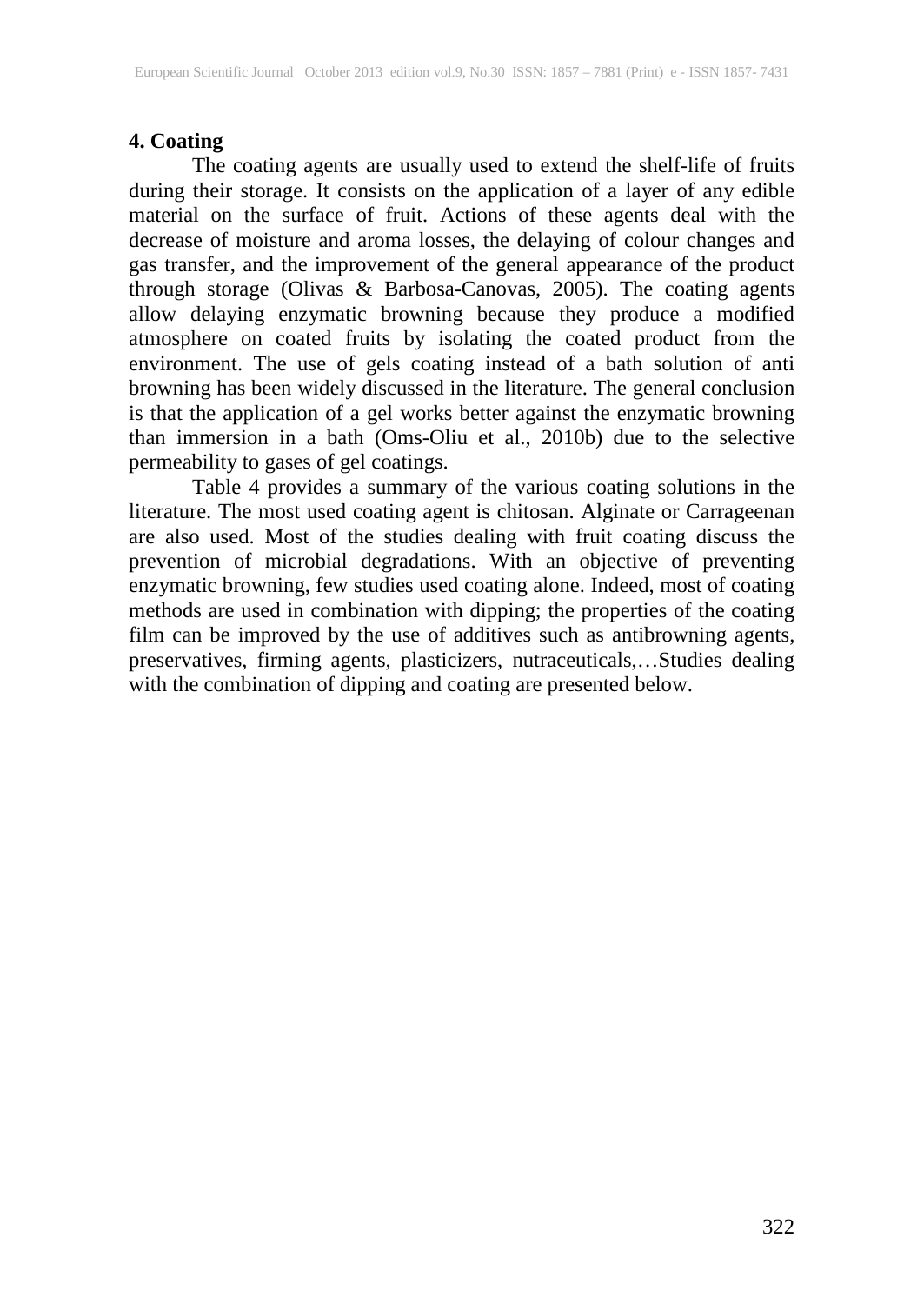| <b>Fruit/Vegetable</b> | <b>Conditions</b>                                               | <b>Results</b>                        | <b>Reference</b>            |  |
|------------------------|-----------------------------------------------------------------|---------------------------------------|-----------------------------|--|
|                        |                                                                 | Enzymatic browning is delayed but     |                             |  |
| Apple                  | High Pressure (150MPa) Argon treatment                          | conditions are not sufficient to      | (Wu, Zhang $\&$ Wang, 2012) |  |
|                        |                                                                 | prevent it.                           |                             |  |
|                        |                                                                 | Products with highest sensory         |                             |  |
| Apple/Mushroom         | Different content in $O_2$ are tested, balanced either by Argon | quality after storage are products    | (O'Beirne et al., $2011$ )  |  |
|                        | or by $N_2$                                                     | with an atmosphere 21% $O_2/79\%$     |                             |  |
|                        |                                                                 | Ar.                                   |                             |  |
|                        |                                                                 | The best treatment to prevent         |                             |  |
| Mushroom               | Modified Atmosphere Package : 100% $N_2/20\%O_2$ -80% $N_2/$    | enzymatic browning is a high          | (Wang et al., 2011)         |  |
|                        | high oxygen modified atmosphere (50 to 100% $O_2$ )             | oxygen modified atmosphere at         |                             |  |
|                        |                                                                 | 80% $O_2$ (balance N <sub>2</sub> ).  |                             |  |
|                        |                                                                 | Use of low $O_2$ atmosphere is not    |                             |  |
| Carambole              | Controlled atmospheres $(0.4-20.3\% \text{ O}_2)$               | sufficient to prevent browning        | (Teixeira et al., 2008)     |  |
|                        |                                                                 | reactions.                            |                             |  |
| Mango                  | 10 atmosphere combinations of oxygen (2.5 and 21%) and          | The most significant effect is due    | (De Souza et al., 2006)     |  |
|                        | carbon dioxide $(0.5, 10, 20, 40\%)$                            | to a reduced $O_2$ atmosphere (2.5%). |                             |  |
|                        | Modified Atmosphere Package : $O_2$ 5%, $CO_2$ 5% balanced      | Modified atmosphere with 90%          |                             |  |
| Kiwi                   | with $N_2$ , Ar, $NO_2$                                         | $NO2$ is the best mixture to maintain | (Rocculi et al., 2005)      |  |
|                        |                                                                 | the quality of kiwi fruit slices.     |                             |  |

**Table 3: Studies dealing with modified atmosphere to prevent enzymatic browning**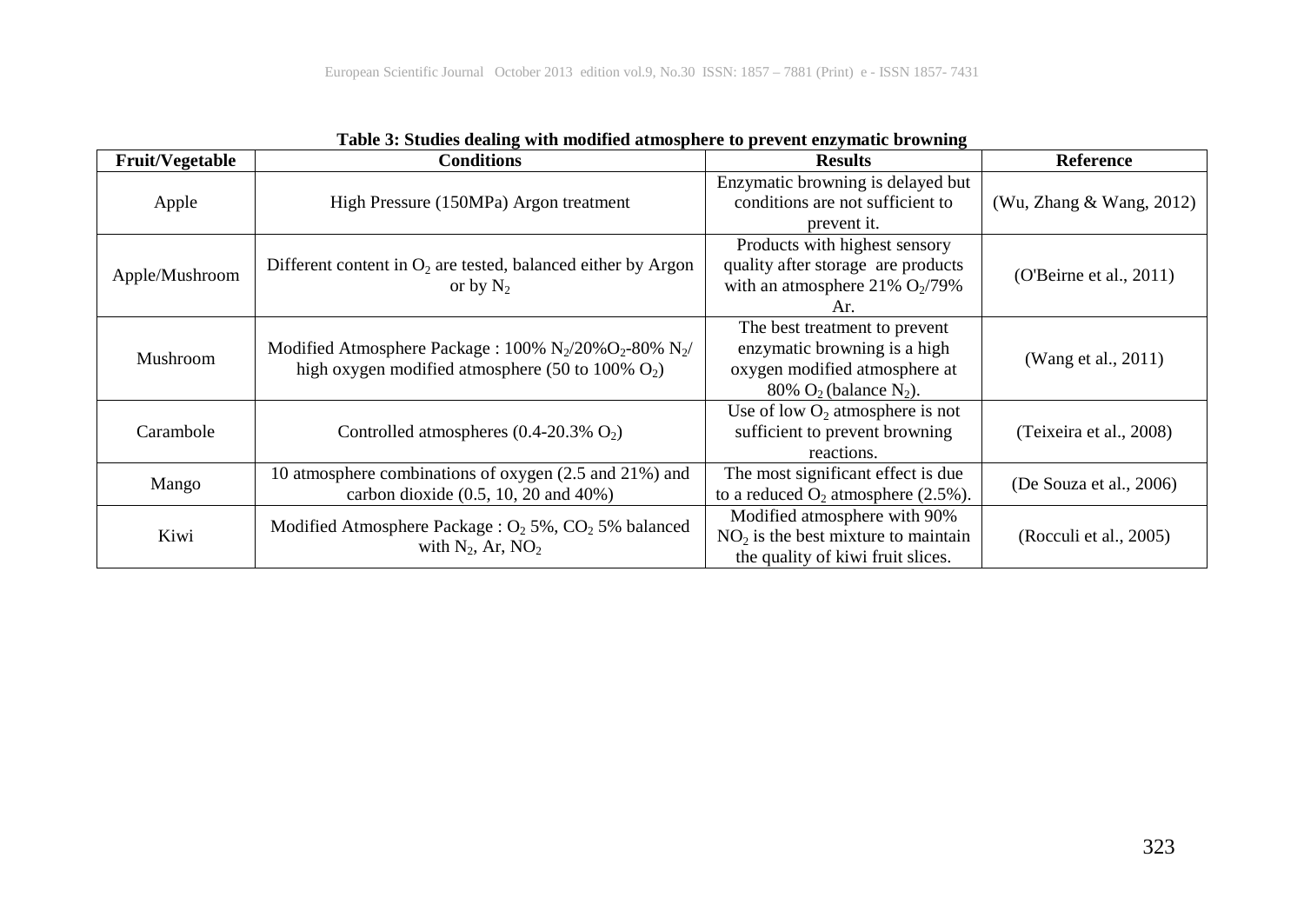| <b>Products</b> | <b>Coating Agents</b>        | $\alpha$ - $\alpha$ building $\alpha$ or counting compositions<br><b>Treatment</b>                                                             | <b>Results</b>                                                                                                                                                                                                                                                                                                              | <b>References</b>                                                                               |
|-----------------|------------------------------|------------------------------------------------------------------------------------------------------------------------------------------------|-----------------------------------------------------------------------------------------------------------------------------------------------------------------------------------------------------------------------------------------------------------------------------------------------------------------------------|-------------------------------------------------------------------------------------------------|
|                 | $Start + glycerol$           | Starch + glycerol $(2:1)$<br>Seed oil (300/600 ppm)<br>15 min at room temperature                                                              | Significant delay of browning with a starch<br>coating with 300ppm seed oil.                                                                                                                                                                                                                                                | (Oz & Ulukanli,<br>2012)                                                                        |
| Pomegranate     | Putrescine +<br>Carnauba wax | Putrescine $+$ carnauba wax treatment<br>Cold storage at $2^{\circ}$ C<br>Exposure at 20 $\circ$ C for 3 days                                  | Delay of chilling damage, and browning<br>during storage<br>Decrease of respiration and ethylene evolution<br>rate                                                                                                                                                                                                          | (Barman, Asrey<br>& Pal, 2011)                                                                  |
| Melon           | Pectin                       | Osmotic dehydratation of fresh-cut<br>melon in 40°Bx sucrose solution<br>containing 0.5% calcium lactate<br>solution<br>Coating with 1% pectin | Enhancement of shelf-life to 14 days<br>Improvment of firmness and preservation of<br>cellular structure by calcium lactate<br>Reduction of the mechanical damage during<br>storage<br>Increasing of soluble solid content of product,<br>improvement of the sensory acceptance of<br>coated melon by osmotic dehydratation | (Ferrari,<br>Sarantopoulos,<br>Carmello-<br>Guerreiro &<br>Hubinger, 2011)                      |
|                 | Alginate                     | Alginate + $(2.5\% + 0.7\% \text{ MA})$<br>lemongrass, cinnamon oil or 0.3%)                                                                   | Prevention of browning and firmness loss                                                                                                                                                                                                                                                                                    | (Raybaudi-<br>Massilia, Rojas-<br>Graue,<br>Mosqueda-<br>Melgar $&$<br>Martin-Belloso,<br>2008) |
|                 | Konjac<br>glucomannan        | Konjac glucomannan + pineapple fruit<br>extract at different concentrations in<br>distillated water                                            | Delay of enzymatic browning. the best result<br>is obtained with pineapple fruit extract $(1:1)$ .                                                                                                                                                                                                                          | (Supapvanich,<br>Prathaan &<br>Tepsorn, 2012)                                                   |
| Apple           | Alginate                     | Alginate solution with lemongrass or<br>oregano oil or vanillin + Dipping in<br>calcium chloride                                               | Prevention of browning and firmness loss                                                                                                                                                                                                                                                                                    | (Rojas-Graue,<br>Soliva-Fortuny<br>& Martin-<br>Belloso, 2009)                                  |

|  |  |  | <b>Table 4: Summary of coating compositions</b> |
|--|--|--|-------------------------------------------------|
|--|--|--|-------------------------------------------------|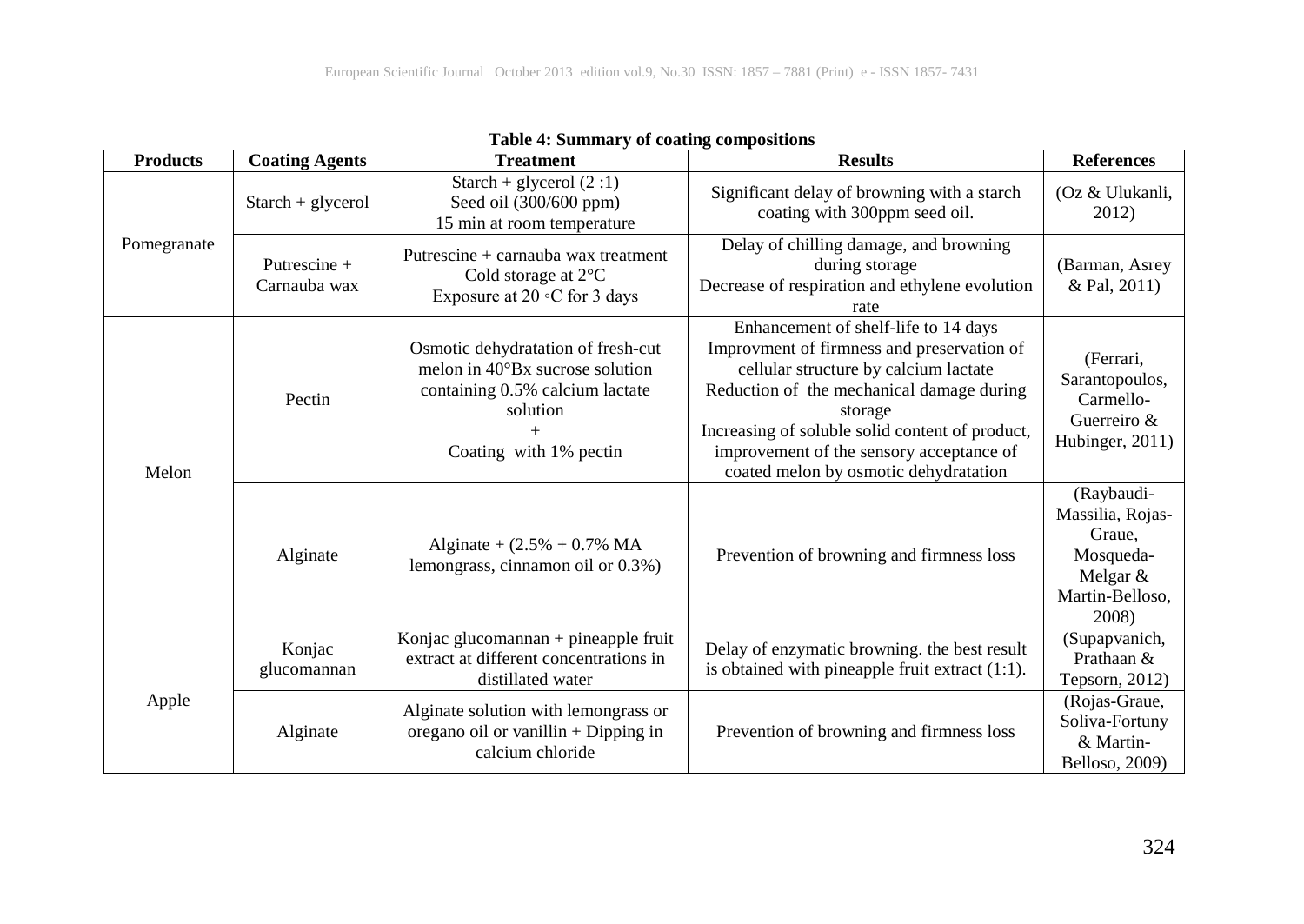|                    | Trehalose                                                    | Trehalose 0.8%, sucrose 0.1% and<br>sodium chloride at 0.1%                                                                                                                                                 | This coating reduces the browning<br>phenomena. However, decrease of weight loss<br>is observed.                                                                                                 | (Albanese,<br>Cinquanta & Di<br>Matteo, 2007)                   |
|--------------------|--------------------------------------------------------------|-------------------------------------------------------------------------------------------------------------------------------------------------------------------------------------------------------------|--------------------------------------------------------------------------------------------------------------------------------------------------------------------------------------------------|-----------------------------------------------------------------|
| Mushroom           | Aloe vera gel<br>and/or<br>Gum tragacanth                    | Aloe vera gel $(30\% \text{ w/w})$<br>Gum tragacanth $(10\% \text{ w/w})$<br>Aloe vera gel + gum tragacanth $(50\%$<br>W(W)<br>+ calcium chloride $(0.2 \text{ g/l})$ and citric<br>acid $(40 \text{ g/l})$ | The combination of both is more efficient to<br>delay browning.                                                                                                                                  | (Mohebbi,<br>Ansarifar,<br>Hasanpour &<br>Amiryousefi,<br>2012) |
| Papaya             | Chitosan                                                     | Chitosan solution at 0.02 $g/ml$                                                                                                                                                                            | Prevention of browning and firmness loss                                                                                                                                                         | (Gonzalez-<br>Aguilar et al.,<br>2009)                          |
| Mangos in<br>slice | Chitosan                                                     | Washing, peeling, cutting and soaking<br>for 1 min in aqueous solution at $0, 0.5$ ,<br>and 2% chitosan $pH = 5$ using 0.1 M<br>NaOH<br>Drying at $25^{\circ}$ C 30 min<br>Storage at 6°C                   | Coating increases shelf life, reduces weight<br>loss, delay browning (7 days without<br>significant colour change)<br>Differences between 0.5 and 1/2% chitosan<br>solution for the weight loss. | (Chien, Sheu &<br>Yang, 2007)                                   |
| Strawberry         | Comparison<br>between starch,<br>Carrageenan and<br>Chitosan | Carrageenan 0.3% (w/v) $pH = 5.6$<br>with 50% citric acid + Tween 80<br>(surfactant) between 0.01 and 0.1%                                                                                                  | Coating with Carrage enan gives the best result<br>to prevent colour changes and loss of<br>firmness.                                                                                            | (Ribeiro,<br>Vicente,<br>Teixeira &<br>Miranda, 2007)           |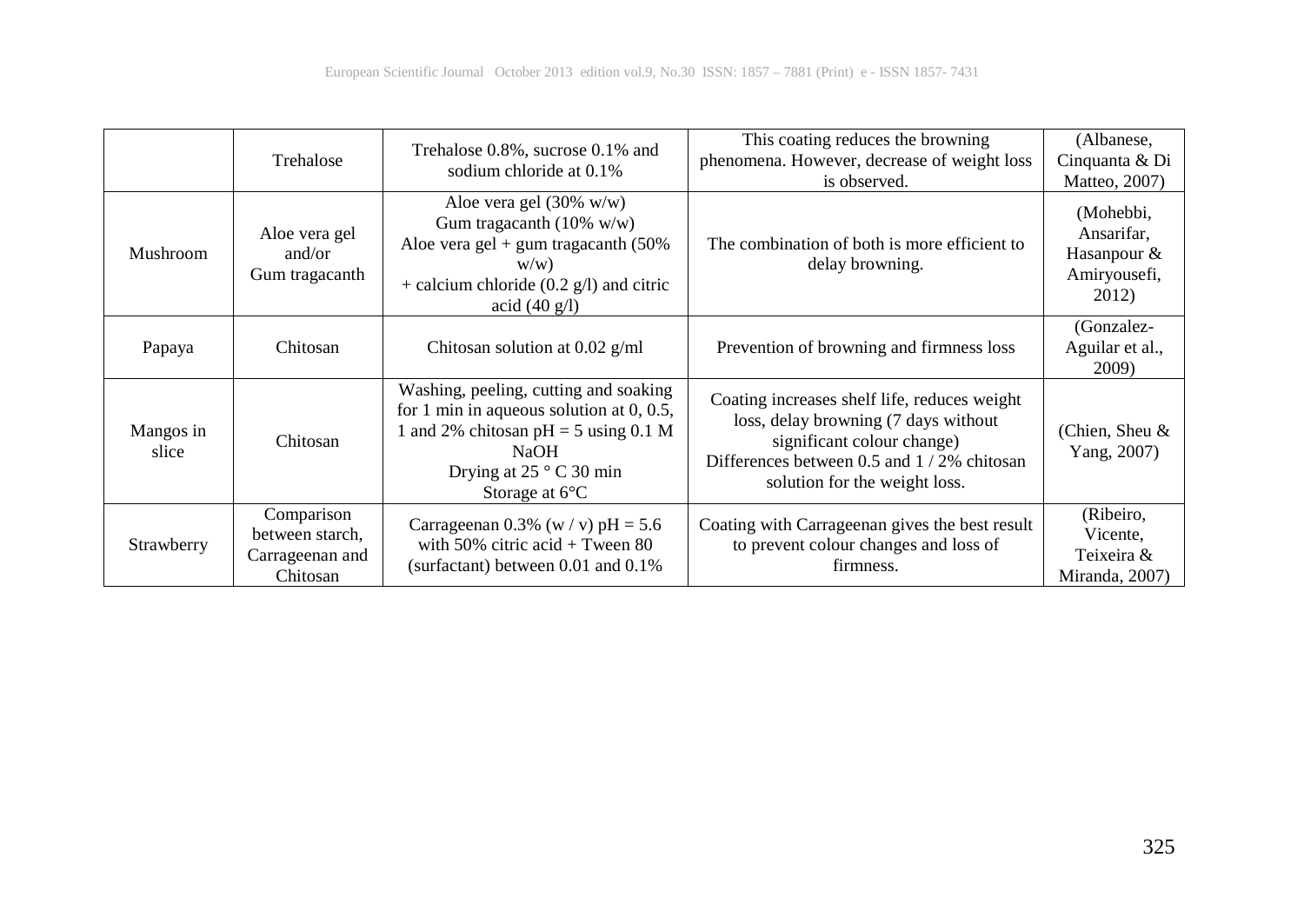| <b>Product</b>  | <b>Treatments</b>                                                                                                       | <b>Conditions</b>                                                                                                                                                                                     | <b>Results</b>                                                                                                                                                                                                                                                                         | Reference                                 |
|-----------------|-------------------------------------------------------------------------------------------------------------------------|-------------------------------------------------------------------------------------------------------------------------------------------------------------------------------------------------------|----------------------------------------------------------------------------------------------------------------------------------------------------------------------------------------------------------------------------------------------------------------------------------------|-------------------------------------------|
|                 |                                                                                                                         |                                                                                                                                                                                                       |                                                                                                                                                                                                                                                                                        |                                           |
| Plum            | Blanching                                                                                                               | 80°C/40s                                                                                                                                                                                              | Combination with high pressure treatment increases the                                                                                                                                                                                                                                 | (Gonzalez-                                |
| purée           | High pressure                                                                                                           | 400/600 MPa 7 min                                                                                                                                                                                     | efficiency of blanching to inactivate PPO.                                                                                                                                                                                                                                             | Cebrino et al.,<br>2012)                  |
| Litchi          | Dipping (Sodium<br>hypochlorite,<br>potassium<br>metabisulfite,<br>hydrochloric acid and<br>ascorbic acid)<br>Radiation | Different concentrations and<br>conditions are tested.<br>0.5 kGy Gamma radiation                                                                                                                     | The best treatment to avoid enzymatic browning is a sequential<br>dip treatment : sodium hypochloride (0.2%, 4min, 52°C),<br>potassium metabisulfate (3%, 30 min, 26°C) and hydrochloric<br>acid (0.25N) containing ascorbic acid (2%, 10 min, 26°C)<br>followed by gamma irradiation. | (Kumar et al.,<br>2012)                   |
| Apple           | Heat treatment<br>Coating                                                                                               | 38°C during 4 days<br>Chitosan $(1%)$                                                                                                                                                                 | Combination of these two treatments is better to prevent colour<br>degradation of apples.                                                                                                                                                                                              | (Shao, Tu, Tu<br>& Tu, 2012)              |
| Apple           | Dipping<br>High pressure argon<br>treatment                                                                             | Ascorbic acid (0.5%), citric<br>acid (0.5%) and calcium<br>chloride $(0.5\%)$<br>150MPa for 10 min                                                                                                    | Dipping reduces the changes of colour and firmness of apple<br>during high pressure treatment.<br>High pressure Argon treatment delays litchi browning.                                                                                                                                | (Wu et al.,<br>2012)                      |
| <b>Broccoli</b> | Coating<br>Heat treatment                                                                                               | Chitosan $(20g/kg + 1\%)$<br>acetic acid and 1% glycerol<br>solution)<br>Carboxymethyl-cellulose<br>$(0.75\%$ in a water-ethyl<br>alcohol mixture at $75^{\circ}$ C)<br>$50^{\circ}$ C during 1.5 min | Thermal treatment decreases the enzymatic browning and<br>firmness loss but the addition of a coating agent allows better<br>product stability during cold storage                                                                                                                     | (Ansorena,<br>Marcovich &<br>Roura, 2011) |
| Apple           | Dipping<br>Ultrasonics                                                                                                  | Ascorbic acid (1%)<br>Frequency of 40 Hz                                                                                                                                                              | Combination of these two methods inactivates enzymes while<br>each method used separately does not.                                                                                                                                                                                    | (Jang $\&$<br>Moon, 2011)                 |
|                 | Blanching+syruping+fr<br>eezing                                                                                         | $100^{\circ}$ C for 3 min (steam)<br>25% glucose syrup solution<br>(20h)                                                                                                                              |                                                                                                                                                                                                                                                                                        | (Hasimah et<br>al., $2011$ )              |

**Table 5: Combination of several treatments**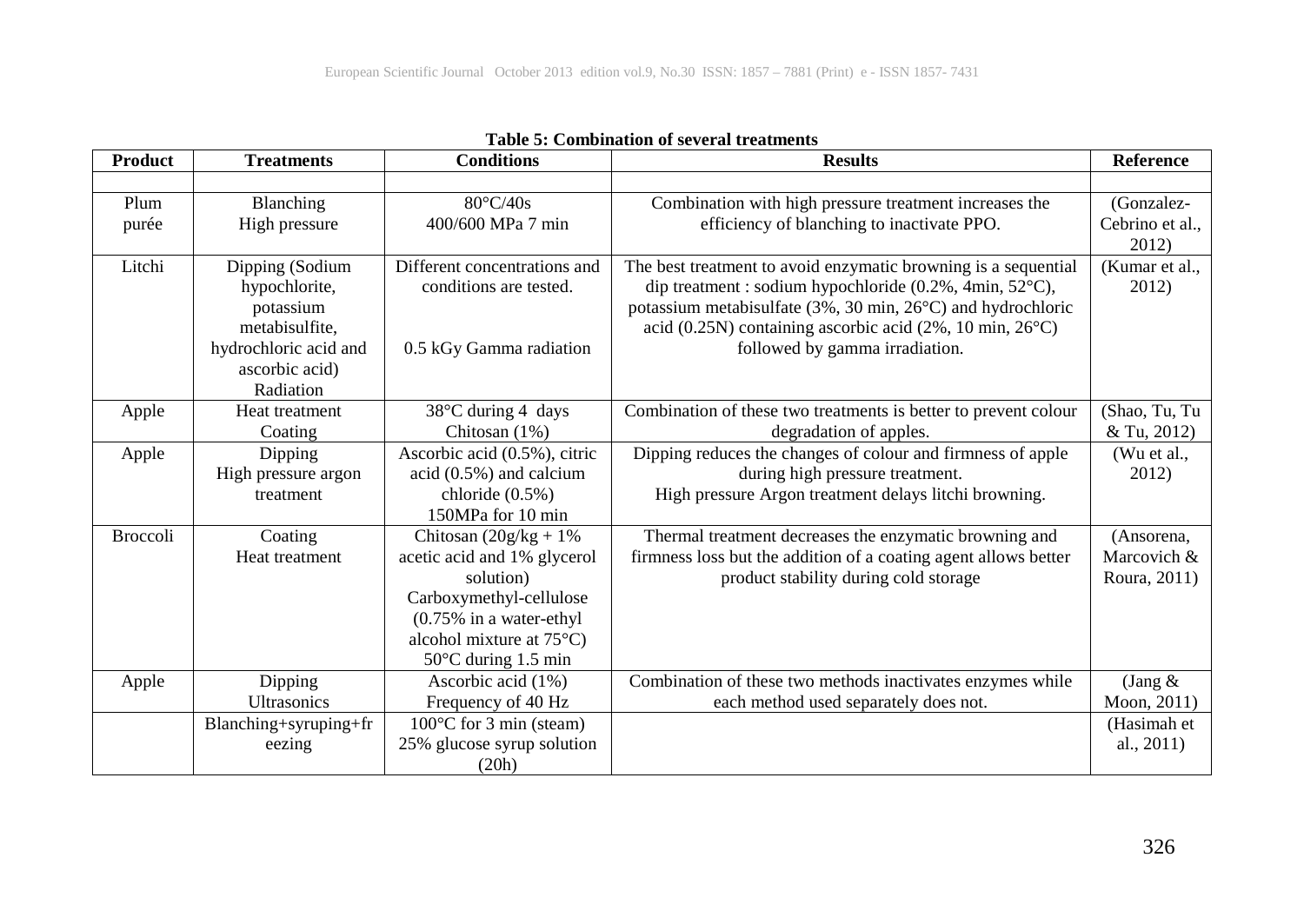|                      |                                                           | Freezing at $-18$ °C during<br>20 <sub>h</sub>                                                                                                   |                                                                                                                                         |                                                                                 |
|----------------------|-----------------------------------------------------------|--------------------------------------------------------------------------------------------------------------------------------------------------|-----------------------------------------------------------------------------------------------------------------------------------------|---------------------------------------------------------------------------------|
| Indian<br>gooseberry | Hot water blanching<br>KMS (potassium<br>metabisulphate)  | $100^{\circ}$ C for 3 min<br>Normal water with 0.1%<br>KMS for 3 min                                                                             | Blanching with KMS exhibited superior quality over hot water<br>blanching                                                               | (Prajapaty et<br>al., $2011$ )                                                  |
| Apple                | Dipping<br>Coating                                        | Ascorbic acid $(2\%)$ + CaCl <sub>2</sub><br>$(0.5\%)$                                                                                           | Combination of chitosan-coating and dipping delays enzymatic<br>browning of apple slices during storage and avoids loss of<br>firmness. | (Qi, Hu,<br>Jiang, Tian &<br>Li, 2011                                           |
| Pear                 | Dipping                                                   | Chitosan $(1%)$<br>Sodium chlorite (0-1000<br>$mg/l$ ) for 1 min.                                                                                | The combination of dipping and coating allows preventing<br>browning and maintaining tissue firmness.                                   | (Xiao, Luo,<br>Luo & Wang,                                                      |
|                      | Coating                                                   | Chitosan or Carboxymethyl<br>chitosan solutions $(1%)$ for<br>$2$ min.                                                                           |                                                                                                                                         | 2011)                                                                           |
| Mango                | Dipping<br>Coating                                        | Citric acid $(5g/l)$<br>Cassava starch $(10g/l)$                                                                                                 | Better preservation of texture and colour. Delay browning<br>during storage.                                                            | (Chiumarelli,<br>Pereira,<br>Ferrari,<br>Sarantopoulo<br>s & Hubinger,<br>2010) |
| Indian<br>gooseberry | Water blanching<br>Osmotic dehydration                    | $100^{\circ}$ C for 7 min (water)<br>Hypertonic solution of 2%<br>salt solution or 40% sucrose<br>solution for 12h (OD).                         | Increase quality after drying (colour, texture and taste)                                                                               | (Gudapaty et<br>al., 2010)                                                      |
| Banana               | Dipping and/or<br>Coating and/or<br>Controlled atmosphere | Calcium chloride (1%),<br>ascorbic acid (0.75%) and<br>Cysteine (0.75%) during 2<br>min.<br>Carageenan coating $(5g/l)$<br>3% $O_2$ + 10% $CO_2$ | The best combination to delay browning and firmness loss is<br>dipping combined with controlled atmosphere.                             | (Bico,<br>Raposo,<br>Morais &<br>Morais, 2009)                                  |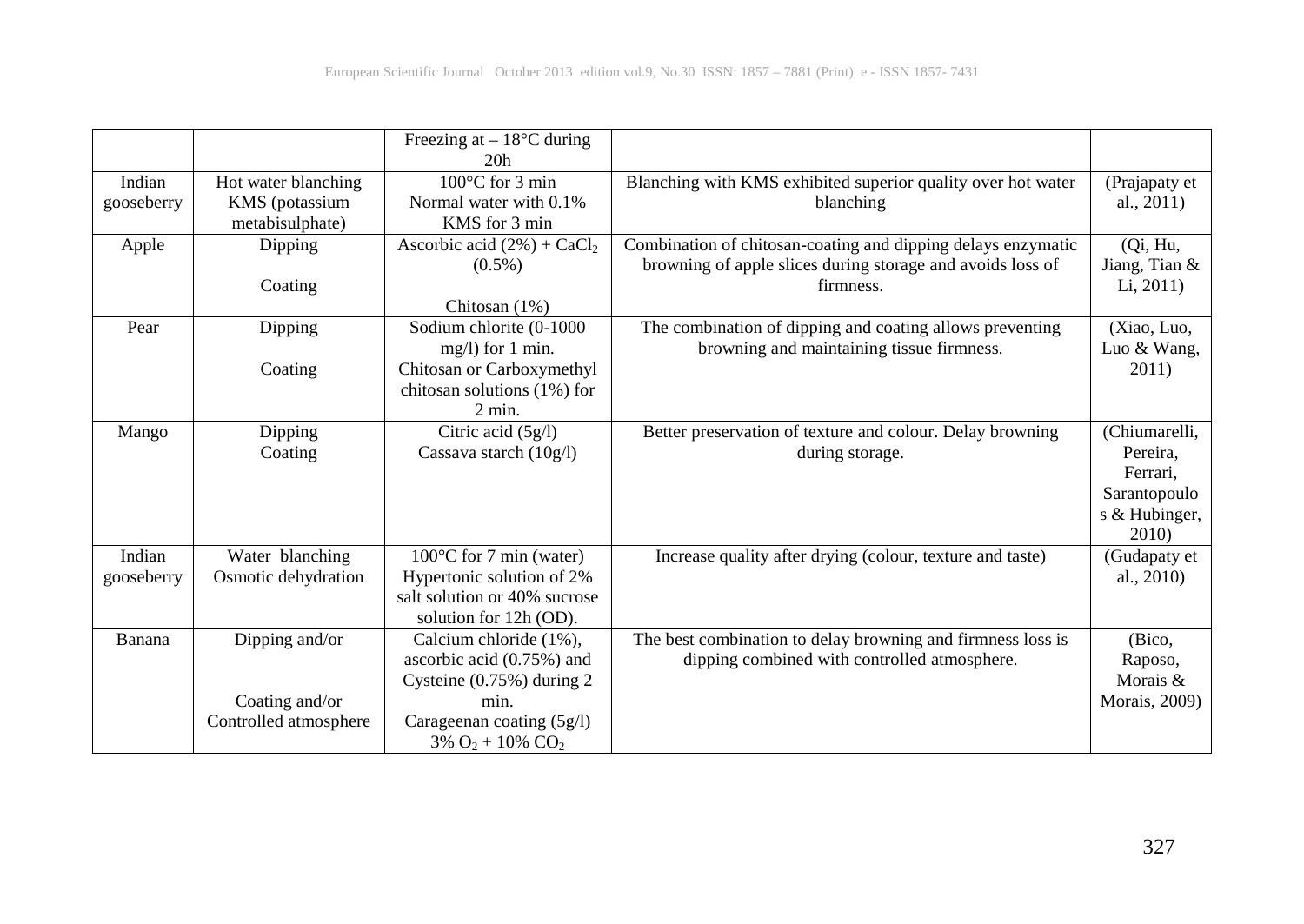| Mushroom  | Blanching           | Water or Steam for 1, 3 or 7  | Mushrooms pretreated with sulphites or H2O2 and steam         | (Eissa, Fouad |
|-----------|---------------------|-------------------------------|---------------------------------------------------------------|---------------|
|           |                     | min.                          | blanching had the best colour values.                         | & Shouk,      |
|           | Dipping             | $SO_2$ or $H_2O_2$ or EDTA or |                                                               | 2009)         |
|           |                     | citric acid for 10 min at     |                                                               |               |
|           |                     | different concentrations      |                                                               |               |
| Carambola | Dipping             | Ascorbic acid or citric acid  | Treatment with 1% ascorbic acid in association with 0.4%      | Teixeira et   |
|           |                     | or Ca-EDTA at different       | oxygen did not present significant browning or loss of visual | al., 2008)    |
|           |                     | concentrations for 5 min      | quality for up to 12 days.                                    |               |
|           | Modified atmosphere | $0.4 - 20.3\% O_2$            |                                                               |               |
| Melon     | Dipping             | Ascorbic acid $1\%$ +calcium  | A treatment with ascorbic acid and calcium chloride in        | (Oms-Oliu,    |
|           |                     | chloride $0.5\%$ for 1 min    | combination with modified atmosphere packaging contributes    | Soliva-       |
|           | Modified atmosphere | 2.5 kPa $O_2$ + 7kPa $CO_2$   | to a greater extension of the shelf-life of fresh-cut melon   | Fortuny &     |
|           |                     |                               |                                                               | Martin-       |
|           |                     |                               |                                                               | Belloso,      |
|           |                     |                               |                                                               | 2007)         |
| Mango     | Dipping             | Organic acids or calcium      | A combination of low oxygen and calcium extends the shelf-    | (De Souza et  |
|           |                     | chloride (3%)                 | life during cold storage. Reduced oxygen was effective at     | al., $2006$ ) |
|           | Modified atmosphere | Reduced oxygen (2.5%),        | controlling tissue darkening whereas calcium slows down the   |               |
|           |                     | enhanced carbon dioxide (5-   | loss of tissue firmness.                                      |               |
|           |                     | $40\%$ )                      |                                                               |               |
| Apple     | Dipping             | Ascorbic acid $(0.5/1\%)$ ,   | Combined action is more efficient to prevent browning than    | (Perez-Gago,  |
|           |                     | cysteine (0.1/0.3/0.5%), 4-   | dipping or coating alone.                                     | Serra & del   |
|           |                     | hexylresorcinol               | The most effective treatments are whey protein concentrate    | Rio, 2006)    |
|           | Coating             | $(0.005/0.02\%)$              | coatings with 1% ascorbic acid or 0.5% cysteine.              |               |
|           |                     | Whey protein concentrate or   |                                                               |               |
|           |                     | beeswax                       |                                                               |               |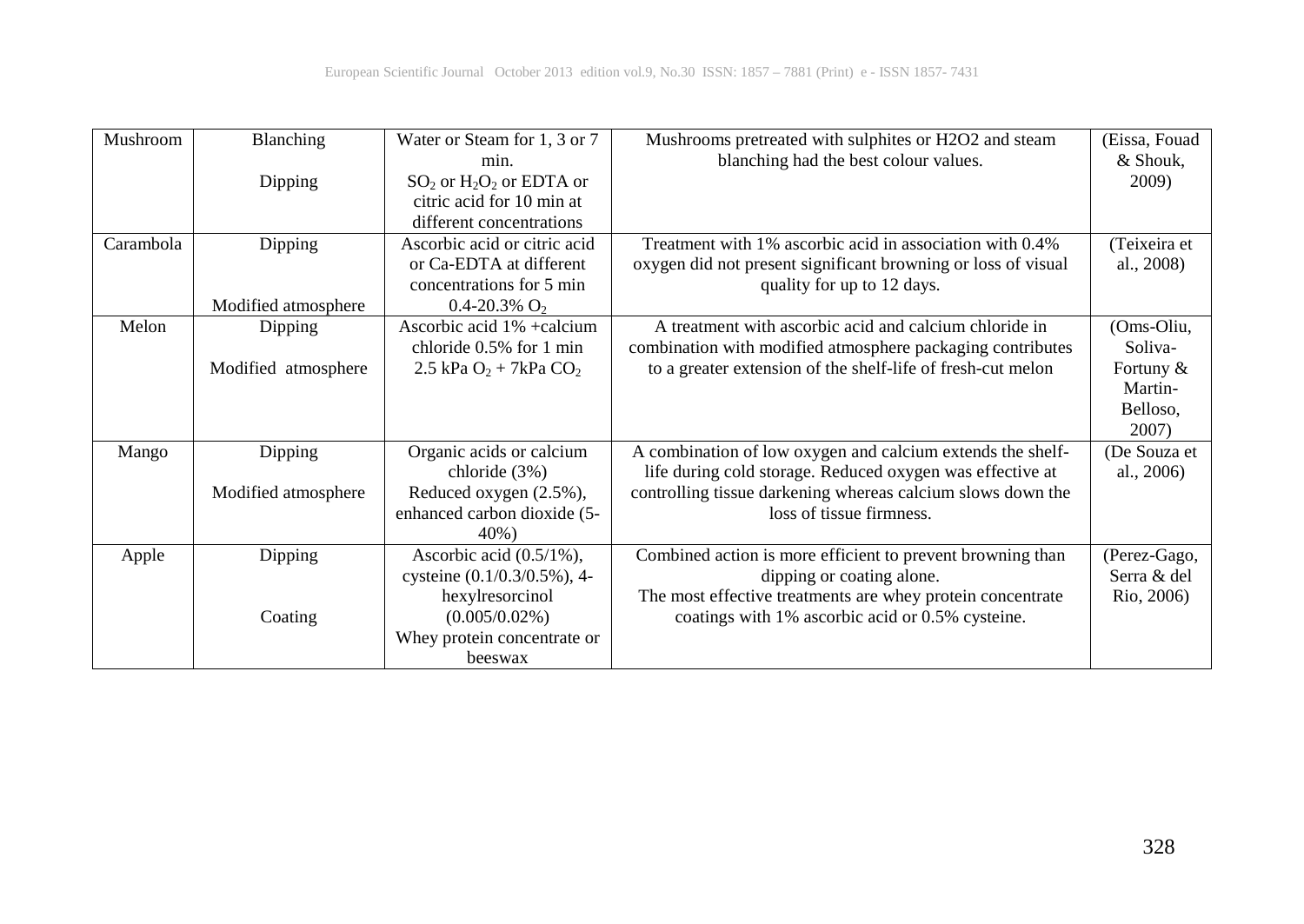## **5. Approach combining chemical and physical processes**

In many studies, combination of several techniques is used to prevent oxidation. These studies are presented in Table 5.

Indeed, the use of one chemical or physical method is often not sufficient to protect food against enzymatic browning without altering food quality. To improve the protection of vegetable against oxidation several techniques were combined. Thus dipping is often combined with a physical method (blanching, coating, and modified atmosphere) to prevent enzymatic browning and the loss of firmness. The protection brought by dipping is instantaneous whereas the protection with blanching or coating is time dependant. Thus, a combination with dipping increases the efficiency of the food protection against quality losses.

## **6. Alternative methods to replace thermal methods**

Thermal methods are very efficient to avoid enzymatic browning but it leads to a modification of some product parameters as texture, taste. Find some non thermal methods is a relevant challenge in this field. Methods actually studied are high hydrostatic pressure, irradiation, ultrasonication and pulsed electric fields. Among these alternative methods, the main objective is to inactivate browning enzymes by different techniques: light, pressure or electricity. Queiroz and others (2008) review studies until 2007 on these alternative methods. Recent studies from 2008 on the development of these methods are gathered in table 6.

The most used method is high hydrostatic pressure (HHP), Guerrero-Baltran and others (2005) reviewed the different studies on the efficiency of HHP to prevent enzymatic browning in fruit and its derivatives. However, this method is more efficient to inactivate microorganisms than to totally inactivate enzymes which are more resistant. Its use allows decreasing the temperature of thermal treatment but it seems difficult to replace thermal methods by high hydrostatic pressure method. Same conclusions are given for the use of light methods; different sources are used: Ultraviolet, gamma, visible light. For example, exposure to UV-C light leads to protein aggregations and thus a decrease of enzymatic system activities (Manzocco, Quarta & Dri, 2009). Another method is the pulsed electric field; this one is more used to avoid microbiological degradation than to prevent enzymatic browning.

#### **Conclusion**

The different methods of preservation against enzymatic browning in fruits and vegetables are in constant development. The different data analyzed in this review allow us to distinguish two trends in this field. In one hand, the optimization of the prevention by combining different techniques,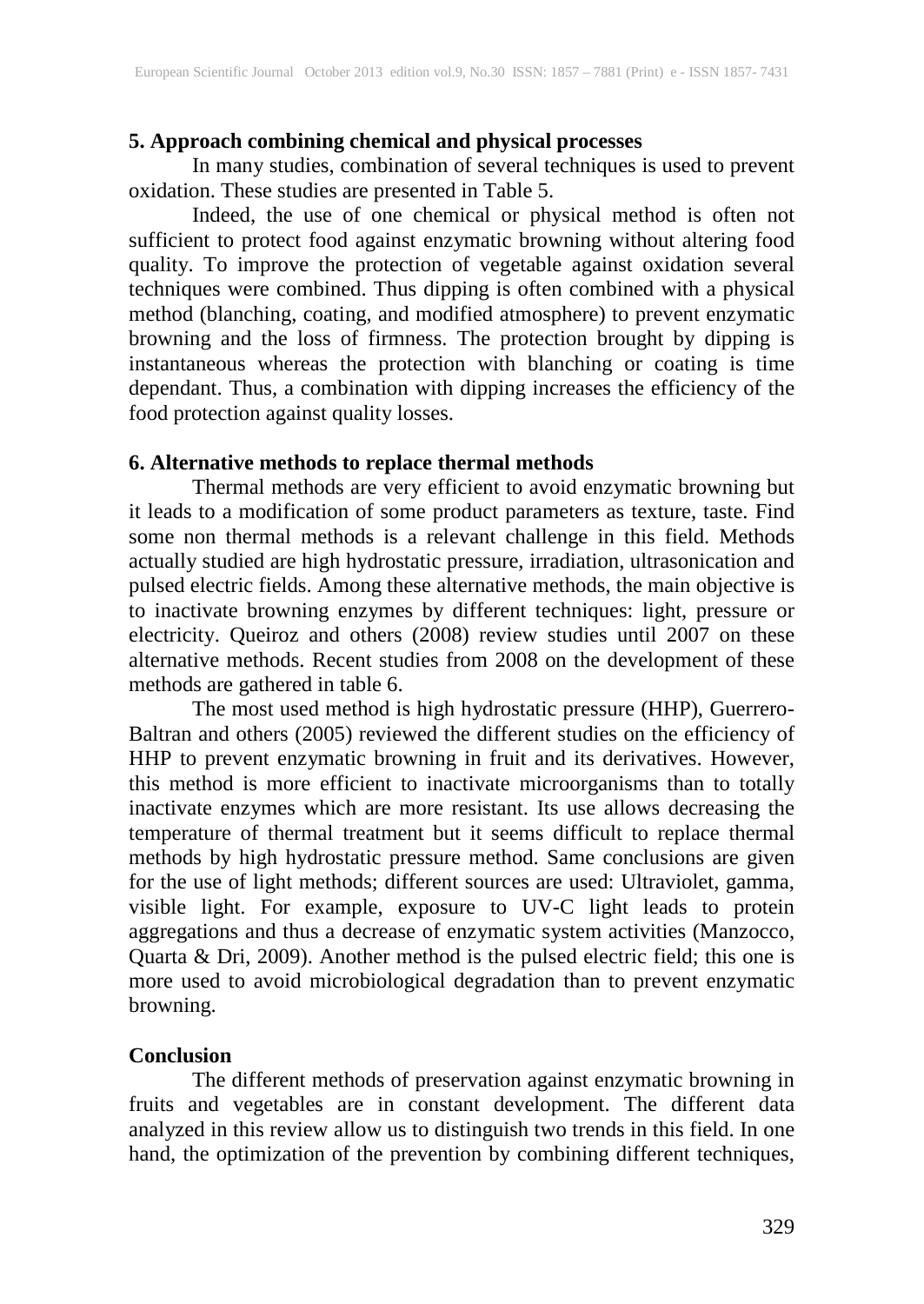however the optimized parameters depend on the kind of fruit or vegetable. On the other hand, the development of alternative methods to replace thermal methods is in constant increase.

In spite of the progress realized in non thermal treatments, the thermal methods remain the most effective for protecting foods against oxidation. So, more research is needed to replace thermal methods by nonthermal methods.

| <b>Product</b> | <b>Methods</b> | <b>Conditions</b>         | <b>Results</b>                             | Reference        |
|----------------|----------------|---------------------------|--------------------------------------------|------------------|
| Spinach        | <b>HHP</b>     | 200, 400 and 600          | PPO activity decreases when                | (Wang et al.,    |
| purée          |                | MPa for 5, 15 and         | pressure increases. The time has           | 2012)            |
|                |                | 25 min at room            | no effect.                                 |                  |
|                |                | temperature               |                                            |                  |
| Waterme        | <b>HPCD</b>    | 10, 20, and               | Browning degree decreased with             | (Liu, Hu, Zhao & |
| lon juice      |                | 30 MPa at 50 °C,          | pressure and treatment time                | Song, 2012)      |
|                |                | for 5, 15, 30, 45         |                                            |                  |
|                |                | and 60 min                |                                            |                  |
| Waterme        | <b>HHP</b>     | 300, 600, and 900         | HHP treatment showed the lowest            | (Zhang et al.,   |
| lon juice      |                | MPa for 5, 20,            | changes in colour, dynamic                 | 2011)            |
|                | Ultraviole     | 40, and 60 min at         | viscosity, browning degree, and            |                  |
|                | t              | $60^{\circ}$ C            | lycopene content in comparison             |                  |
|                | Blanchin       | 2421, 4843, 7264,         | with other methods                         |                  |
|                | g              | and 9685 J/l              |                                            |                  |
|                |                | 60°C for 5, 20,           |                                            |                  |
|                |                | 40, and 60 min            |                                            |                  |
| Apple          | $HHP +$        | 600 MPa for 1-5           | The combined treatment                     | (Perera, Gamage, |
|                | pineapple      | min at 22°C               | significantly reduced residual             | Wakeling,        |
|                | juice          |                           | PPO activity                               | Gamlath &        |
|                |                |                           |                                            | Versteeg, 2010)  |
| Ginger         | <b>HHP</b>     | 400 MPa for 5             | HHP allows reducing PPO                    | (Yamaguchi,      |
|                |                | min                       | activity of 37 % whereas thermal           | Kato, Noma,      |
|                |                |                           | treatment $(100^{\circ}C, 10 \text{ min})$ | Igura & Shimoda, |
|                |                |                           | reduces it of 10%.                         | 2010)            |
| Litchi         | Gamma          | 0.3 and 0.5 kGy           | Inhibition of the PPO and POD              | (Mishra et al.,  |
|                | Irradiatio     | was performed at          | activities                                 | 2012)            |
|                | n              | $26^{\circ}$ C            |                                            |                  |
| Lettuce        | High           | 500 and 2500 lux          | Intensity of 2500 lux protected            | (Zhan, Li, Hu,   |
|                | intensity      |                           | from browning and quality decay            | Pang & Fan,      |
|                | light          |                           | by inhibiting browning-related             | 2012)            |
|                |                |                           | enzyme activity                            |                  |
| Apple          | $UV-C$         | $5.6 \pm 0.3$ ; $8.4 \pm$ | Irradiation is efficient to                | (Gomez,          |
|                | irradiatio     | 0.5 and $14.1 \pm 0.9$    | inactivate microorganisms but              | Alzamora, Castro |
|                | $\mathbf n$    | kJ/m2                     | increase enzymatic browning.               | & Salvatori,     |
|                |                |                           | Pretreatment are necessary to              | 2010)            |
|                |                |                           | avoid browning.                            |                  |

**Table 6: Alternative methods**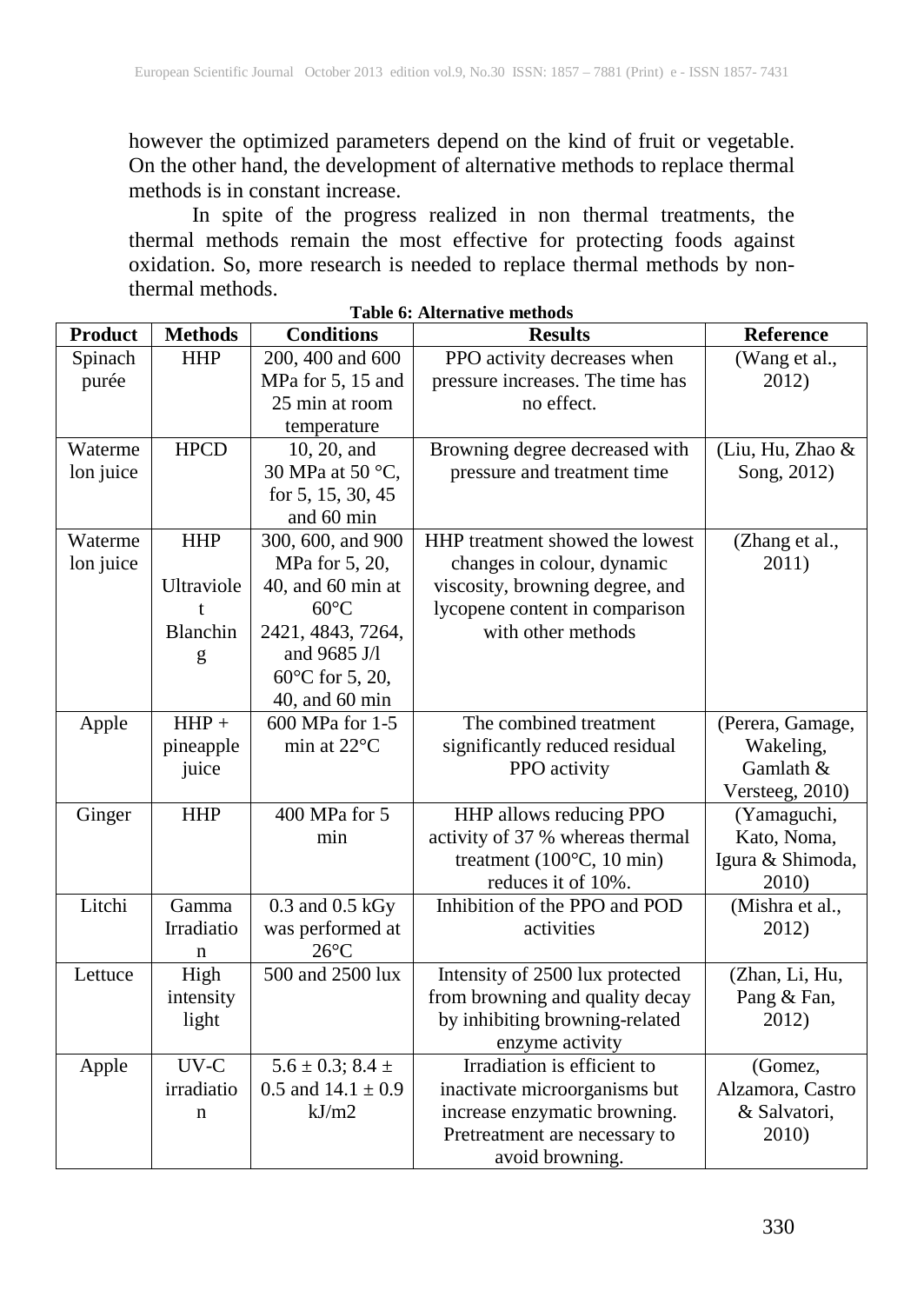| Mushroo | Pulsed     | 4.8,12 and 28             | The use of high pulsed light (12)             | (Oms-Oliu,         |
|---------|------------|---------------------------|-----------------------------------------------|--------------------|
| m       | light      | J/cm <sup>2</sup>         | and 28 J:cm <sup>2</sup> ) promoted           | Aguilo-Aguayo,     |
|         | treatment  |                           | enzymatic browning by an                      | Martin-Belloso &   |
|         |            |                           | increase in PPO activity.                     | Soliva-Fortuny,    |
|         |            |                           |                                               | 2010a)             |
| Apple   | UV-C       | Irradiances : 0,          | UV-C light promoted enzyme                    | (Manzocco et al.,  |
|         | irradiatio | 3.9, 5.4, 7.5 and         | inactivation in the entire range of           | 2009)              |
|         | n          | 13.8 W/m <sup>2</sup>     | irradiance and exposure time                  |                    |
|         | Visible    | Irradiances : 0,          | tested whilst visible light was               |                    |
|         | light      | 12.7, 13.0, 11.7          | effective only at high doses since            |                    |
|         |            | and $9.3 \text{ Wm/m}^2$  | lower intensity treatments were               |                    |
|         |            |                           | associated to enzyme activation.              |                    |
| Apple   | Ultraviole | 30 W, 30 min              | Reduction of PPO and POD                      | (Noci et al.,      |
| juice   |            | 100 square-wave           | activity was greater with the PEF             | 2008)              |
|         | irradiatio | pulses $(1 \mu s,$        | method or with the combination                |                    |
|         | n          | 15 Hz) at 40              | ultraviolet irradiation and PEF               |                    |
|         | PEF        | $kV/cm$ .                 | than a thermal treatment at $72 \text{ °C}$ . |                    |
|         |            | 72 and 94 °C for          |                                               |                    |
|         | Thermal    | 26s                       |                                               |                    |
|         | treatment  |                           |                                               |                    |
|         | (control)  |                           |                                               |                    |
| Litchi  | Ultrasoni  | 120 W, 10 min             | Application of ultrasonic inhibits            | (Chen et al.,      |
|         | cation     |                           | the activities of PPO and POD.                | 2011)              |
| Apple   | PEF        | 15, 25 and 35             | To have a total inhibition of                 | (Schilling et al., |
|         | Thermal    | kV/cm                     | browning enzymes, it is necessary             | 2008)              |
|         | treatment  | From 20 to 60 $\degree$ C | to use a pretreatment at 60 $^{\circ}$ C.     |                    |

HHP: High hydrostatic Pressure; HPCD: High pressure carbon dioxide; PEF: Pulsed electric fields

# **References:**

Alandes, L., Hernando, I., Quiles, A., Perez-Munuera, I., & Lluch, M. A. (2006). Cell wall stability of fresh-cut fuji apples treated with calcium lactate. *Journal of Food Science*, 71(9), S615-S620. doi:10.1111/j.1750- 3841.2006.00180.x

Albanese, D., Cinquanta, L., & Di Matteo, M. (2007). Effects of an innovative dipping treatment on the cold storage of minimally processed Annurca apples. *Food Chemistry*, 105(3), 1054-1060. doi:10.1016/j.foodchem.2007.05.009

Amodio, M. L., Cabezas-Serrano, A. B., Peri, G., & Colelli, G. (2011). Postcutting quality changes of fresh-cut artichokes treated with different antibrowning agents as evaluated by image analysis. *Postharvest Biology and Technology*, 62(2), 213-220. doi:10.1016/j.postharvbio.2011.05.004

Ansorena, M. R., Marcovich, N. E., & Roura, S. I. (2011). Impact of edible coatings and mild heat shocks on quality of minimally processed broccoli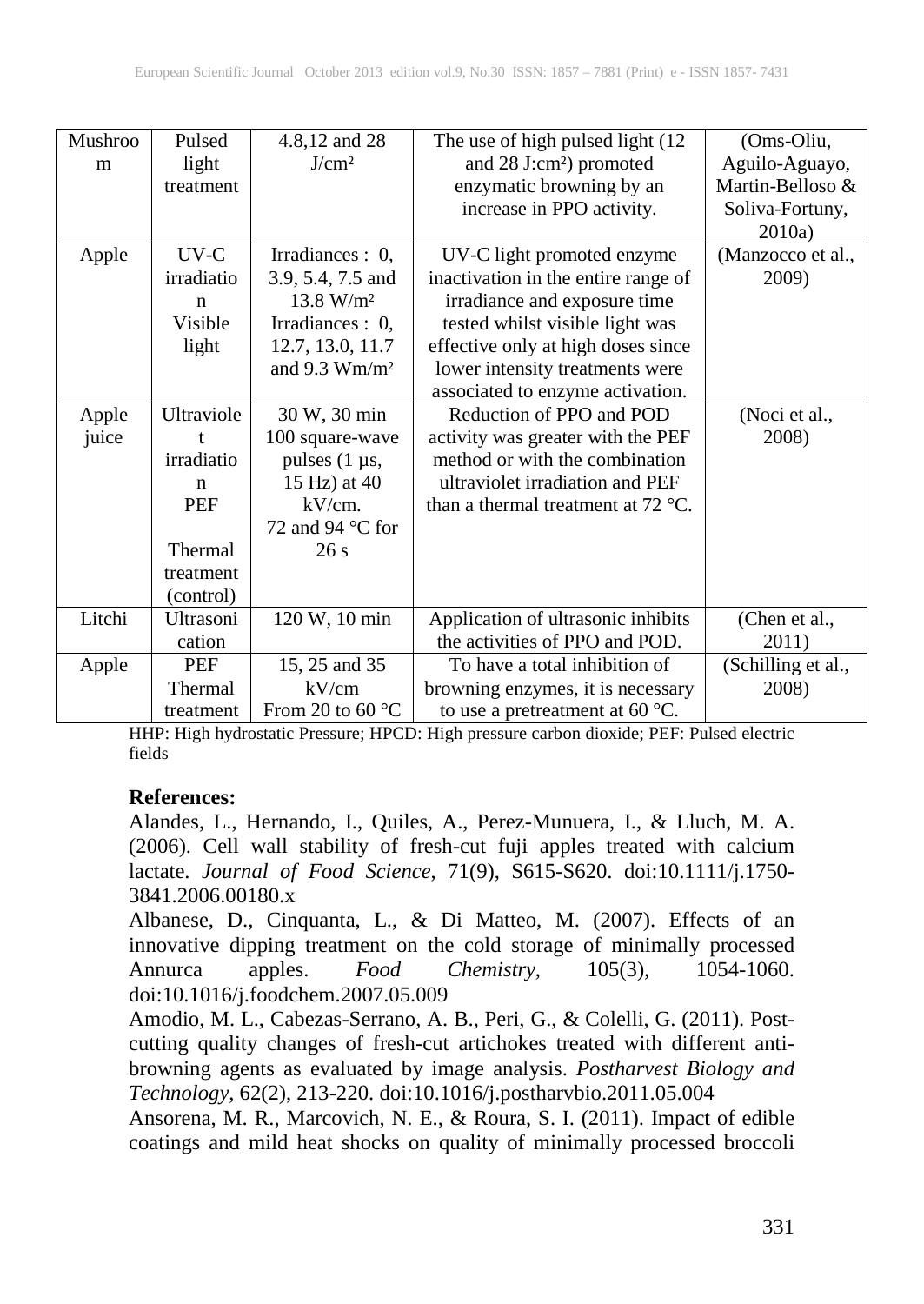(Brassica oleracea L.) during refrigerated storage. *Postharvest Biology and Technology*, 59(1), 53-63. doi:10.1016/j.postharvbio.2010.08.011

Antunes, M. D. C., Dandlen, S., Cavaco, A. M., & Miguel, G. (2010). Effects of Postharvest Application of 1-MCP and Postcutting Dip Treatment on the Quality and Nutritional Properties of Fresh-Cut Kiwifruit. *Journal of Agricultural and Food Chemistry*, 58(10), 6173-6181. doi:10.1021/jf904540m

Apai, W. (2010). Effects of fruit dipping in hydrochloric acid then rinsing in water on fruit decay and browning of longan fruit. *Crop Protection*, 29(10), 1184-1189. doi:10.1016/j.cropro.2010.05.014

Arias, E., Gonzalez, J., Oria, R., & Lopez-Buesa, P. (2007). Ascorbic acid and 4-hexylresorcinol effects on pear PPO and PPO catalyzed browning reaction. *Journal of Food Science*, 72(8), C422-C429. doi:10.1111/j.1750- 3841.2007.00484.x

Arias, E., Lopez-Buesa, P., & Oria, R. (2009). Extension of fresh-cut "Blanquilla" pear (Pyrus communis L.) shelf-life by 1-MCP treatment after harvest. *Postharvest Biology and Technology*, 54(1), 53-58. doi:10.1016/j.postharvbio.2009.04.009

Artes, F., Castaner, M., & Gil, M. I. (1998). Review: Enzymatic browning in minimally processed fruit and vegetables. *Food Science and Technology International*, 4(6), 377-389. doi:10.1177/108201329800400602

Barbagallo, R. N., Chisari, M., & Caputa, G. (2012). Effects of calcium citrate and ascorbate as inhibitors of browning and softening in minimally processed 'Birgah' eggplants. *Postharvest Biology and Technology*, 73, 107- 114. doi:10.1016/j.postharvbio.2012.06.006

Barman, K., Asrey, R., & Pal, R. K. (2011). Putrescine and carnauba wax pretreatments alleviate chilling injury, enhance shelf life and preserve pomegranate fruit quality during cold storage. *Scientia Horticulturae*, 130(4), 795-800. doi:10.1016/j.scienta.2011.09.005

Bico, S. L. S., Raposo, M. F. J., Morais, R. M. S. C., & Morais, A. M. M. B. (2009). Combined effects of chemical dip and/or carrageenan coating and/or controlled atmosphere on quality of fresh-cut banana. *Food Control*, 20(5), 508-514. doi:10.1016/j.foodcont.2008.07.017

Calder, B. L., Skonberg, D. I., Davis-Dentici, K., Hughes, B. H., & Bolton, J. C. (2011). The Effectiveness of Ozone and Acidulant Treatments in Extending the Refrigerated Shelf Life of Fresh-Cut Potatoes. *Journal of Food Science*, 76(8), S492-S498. doi:10.1111/j.1750-3841.2011.02371.x

Chen, Y. L., Jiang, Y. M., Yang, S. Y., Yang, E., Yang, B., & Prasad, K. N. (2011). Effects of Ultrasonic Treatment on Pericarp Browning of Postharvest Litchi Fruit. *Journal of Food Biochemistry*, 36(5), 613-620. doi:10.1111/j.1745-4514.2011.00573.x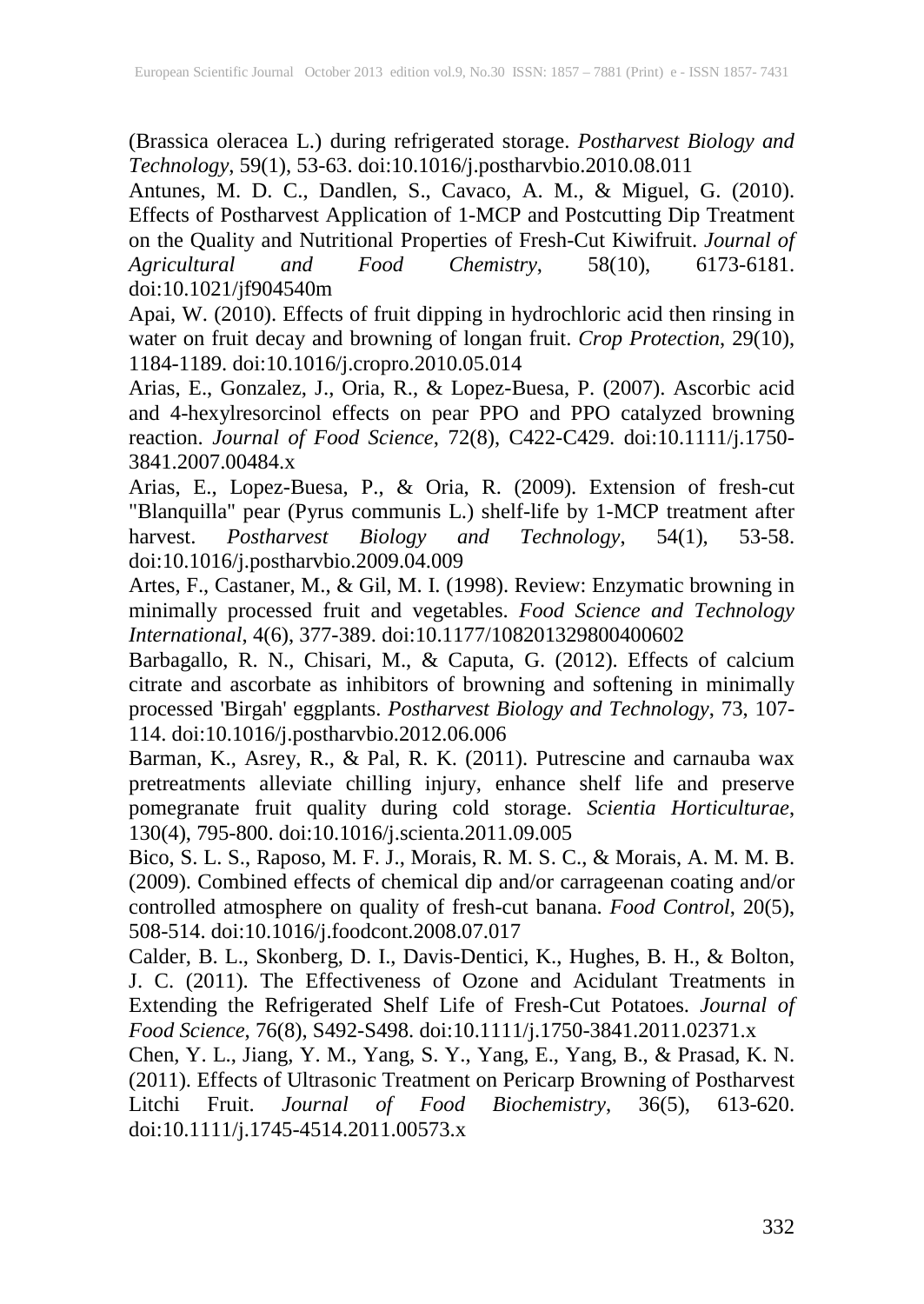Chien, P.-J., Sheu, F., & Yang, F.-H. (2007). Effects of edible chitosan coating on quality and shelf life of sliced mango fruit. *Journal of Food Engineering*, 78(1), 225-229. doi:10.1016/j.jfoodeng.2005.09.022

Chiumarelli, M., Pereira, L. M., Ferrari, C. C., Sarantopoulos, C. I. G. L., & Hubinger, M. D. (2010). Cassava Starch Coating and Citric Acid to Preserve Quality Parameters of Fresh-Cut "Tommy Atkins" Mango. *Journal of Food Science*, 75(5), E297-E304. doi:10.1111/j.1750-3841.2010.01636.x

Cruz, R. M. S., Vieira, M. C., Fonseca, S. C., & Silva, C. L. M. (2011). Impact of Thermal Blanching and Thermosonication Treatments on Watercress (Nasturtium officinale) Quality: Thermosonication Process Optimisation and Microstructure Evaluation. *Food and Bioprocess Technology*, 4(7), 1197-1204. doi:10.1007/s11947-009-0220-0

De Souza, B. S., O'Hare, T. J., Durigan, J. F., & de Souza, P. S. (2006). Impact of atmosphere, organic acids, and calcium on quality of fresh-cut 'Kensington' mango. *Postharvest Biology and Technology*, 42(2), 161-167. doi:10.1016/j.postharvbio.2006.06.004

Di Matteo, M., Cinquanta, L., Galiero, G., & Crescitelli, S. (2000). Effect of a novel physical pretreatment process on the drying kinetics of seedless grapes. *Journal of Food Engineering*, 46(2), 83-89. doi:10.1016/s0260- 8774(00)00071-6

Du, Y. J., Dou, S. Q., & Wu, S. J. (2012). Efficacy of phytic acid as an inhibitor of enzymatic and non-enzymatic browning in apple juice. *Food Chemistry*, 135(2), 580-582. doi:10.1016/j.foodchem.2012.04.131

Eissa, H. A., Fadel, H. H. M., Ibrahim, G. E., Hassan, I. M., & Abd Elrashid, A. (2006). Thiol containing compounds as controlling agents of enzymatic browning in some apple products. *Food Research International*, 39(8), 855- 863. doi:10.1016/j.foodres.2006.04.004

Eissa, H. A., Fouad, G. M., & Shouk, A. E. A. (2009). Effect of some thermal and chemical pre-treatments on smoked oyster mushroom quality. *International Journal of Food Science and Technology*, 44(2), 251-261. doi:10.1111/j.1365-2621.2007.01671.x

Fan, X. T., Niemera, B. A., Mattheis, J. P., Zhuang, H., & Olson, D. W. (2005). Quality of fresh-cut apple slices as affected by low-dose ionizing radiation and calcium ascorbate treatment. *Journal of Food Science*, 70(2), S143-S148. doi

Ferrari, C. C., Sarantopoulos, C. I. G. L., Carmello-Guerreiro, S. M., & Hubinger, M. D. (2011). Effect of Osmotic Dehydation and Pectin Edible Coatings on Quality and Shelf Life of Fresh-Cut Melon. *Food and Bioprocess Technology*, 1-12. doi:10.1007/s11947-011-0704-6

Gomez, P. L., Alzamora, S. M., Castro, M. A., & Salvatori, D. M. (2010). Effect of ultraviolet-C light dose on quality of cut-apple: Microorganism,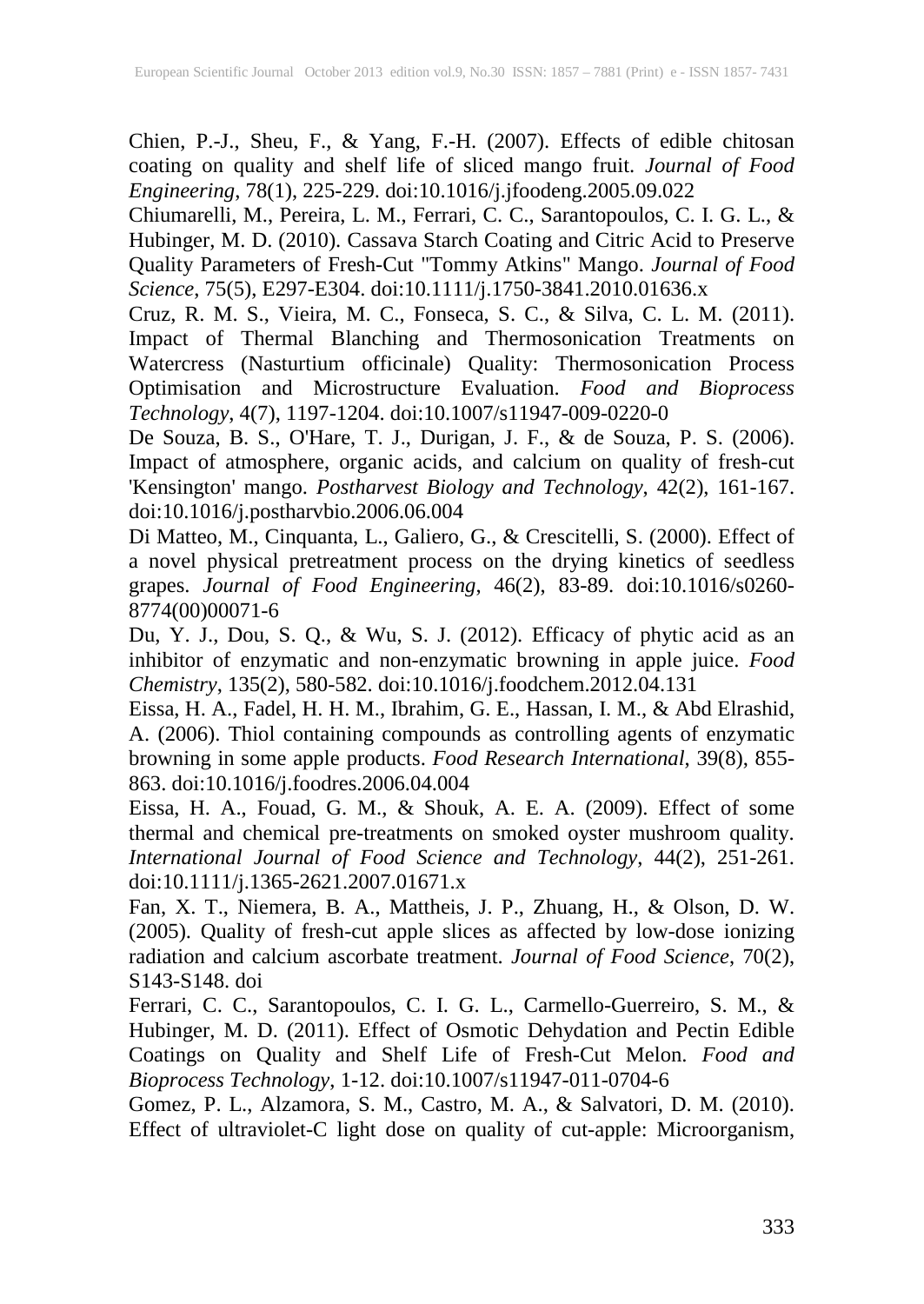color and compression behavior. *Journal of Food Engineering*, 98(1), 60-70. doi:10.1016/j.jfoodeng.2009.12.008

Gomez, P. L., Garcia-Loredo, A., Salvatori, D. M., Guerrero, S., & Alzamora, S. M. (2011). Viscoelasticity, texture and ultrastructure of cut apple as affected by sequential anti-browning and ultraviolet-C light treatments. Journal of Food Engineering, 107(2), 214-225. of Food Engineering, 107(2), 214-225. doi:10.1016/j.jfoodeng.2011.05.046

Gonzalez-Aguilar, G. A., Valenzuela-Soto, E., Lizardi-Mendoza, J., Goycoolea, F., Martinez-Tellez, M. A., Villegas-Ochoa, M. A., Monroy-Garcia, I. N., & Ayala-Zavala, J. F. (2009). Effect of chitosan coating in preventing deterioration and preserving the quality of fresh-cut papaya 'Maradol'. *Journal of the Science of Food and Agriculture*, 89(1), 15-23. doi:10.1002/jsfa.3405

Gonzalez-Cebrino, F., Garcia-Parra, J., Contador, R., Tabla, R., & Ramirez, R. (2012). Effect of High-Pressure Processing and Thermal Treatment on Quality Attributes and Nutritional Compounds of "Songold" Plum Puree. *Journal of Food Science*, 77(8), C866-C873. doi:10.1111/j.1750- 3841.2012.02799.x

Gossinger, M., Moritz, S., Hermes, M., Wendelin, S., Scherbichler, H., Halbwirth, H., Stich, K., & Berghofer, E. (2009). Effects of processing parameters on colour stability of strawberry nectar from puree. *Journal of Food Engineering*, 90(2), 171-178. doi:10.1016/j.jfoodeng.2008.06.018

Grimm, E., Khanal, B. P., Winkler, A., Knoche, M., & Koepcke, D. (2012). Structural and physiological changes associated with the skin spot disorder in apple. Postharvest Biology and Technology, 64(1), 111-118. apple. *Postharvest Biology and Technology*, 64(1), 111-118. doi:10.1016/j.postharvbio.2011.10.004

Guan, W. Q., & Fan, X. T. (2010). Combination of Sodium Chlorite and Calcium Propionate Reduces Enzymatic Browning and Microbial Population of Fresh-Cut "Granny Smith" Apples. *Journal of Food Science*, 75(2), M72- M77. doi:10.1111/j.1750-3841.2009.01470.x

Gudapaty, P., Indavarapu, S., Korwar, G. R., Shankar, A. K., Adake, R. K. V., Bandi, V., & Kanchu, S. R. (2010). Effect of open air drying, LPG based drier and pretreatments on the quality of Indian gooseberry (aonla). *Journal of Food Science and Technology*, 47(5), 541-548. doi:10.1007/s13197-010- 0093-2

Gupta, R. K., Kumar, P., Sharma, A., & Patil, R. T. (2011). Color Kinetics of Aonla Shreds with Amalgamated Blanching During Drying. *International Journal of Food Properties*, 14(6), 1232-1240. doi:10.1080/10942911003637343

Heldman, D. R., & Taylor, T. A. (1997). Modelling of food freezing. In Hung, E. a., Quality of frozen foods (pp.51-64). New-York:Chapman & Hall Publishing. International Thomson Publishing Co.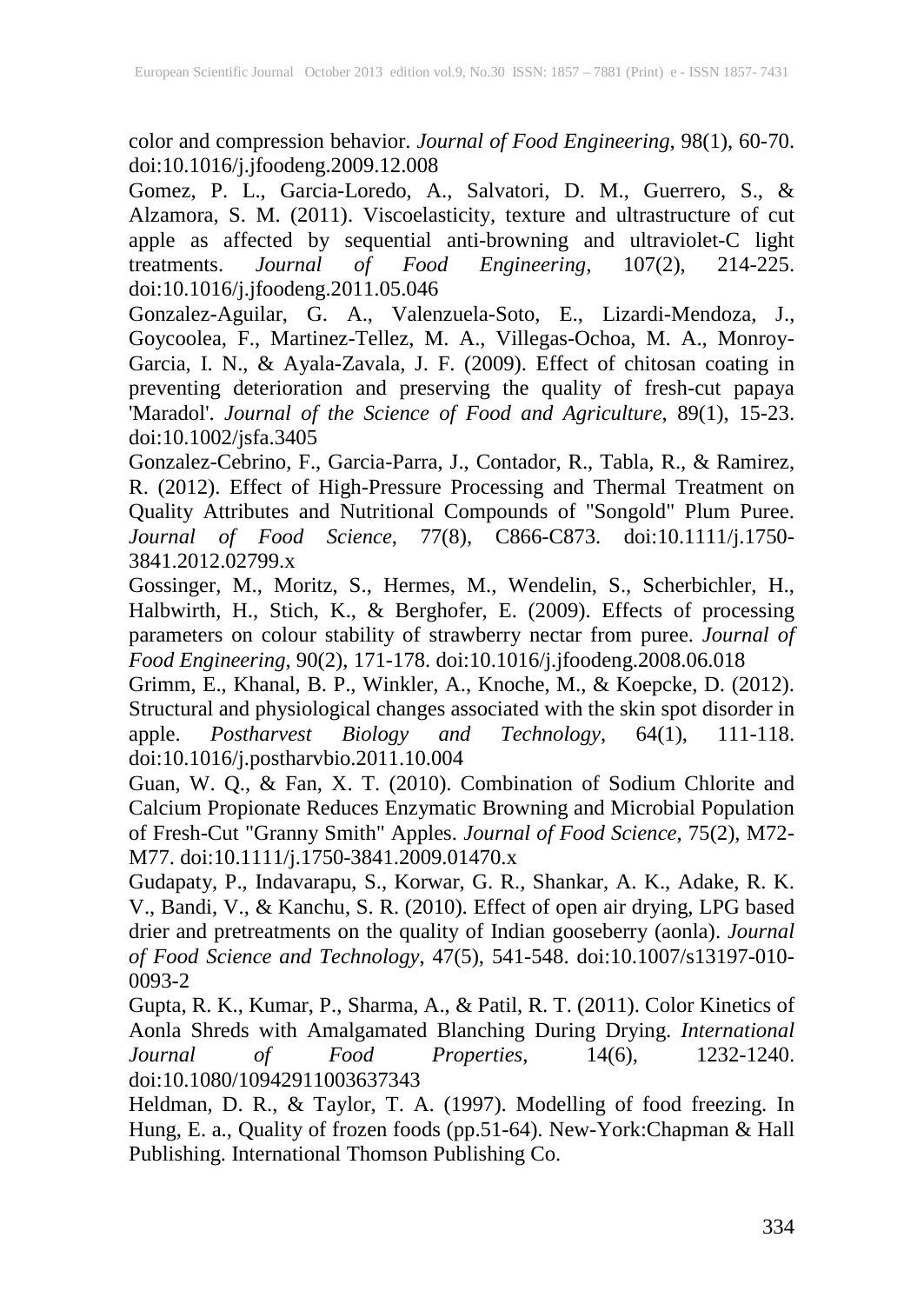Icier, F., Yildiz, H., & Baysal, T. (2006). Peroxidase inactivation and colour changes during ohmic blanching of pea puree. *Journal of Food Engineering*, 74(3), 424-429. doi:10.1016/j.jfoodeng.2005.03.032

Ingraham, L. L. (1955). Reaction-Inactivation of Polyphenol Oxydase: Catachol and Oxygen Dependence. *Journal of the American Chemical Society*, 77(10), 2875-2876. doi

Jang, J. H., & Moon, K. D. (2011). Inhibition of polyphenol oxidase and peroxidase activities on fresh-cut apple by simultaneous treatment of ultrasound and ascorbic acid. *Food Chemistry*, 124(2), 444-449. doi:10.1016/j.foodchem.2010.06.052

Jiang, T., Zheng, X., Li, J., Jing, G., Cai, L., & Ying, T. (2011). Integrated application of nitric oxide and modified atmosphere packaging to improve quality retention of button mushroom (Agaricus bisporus). *Food Chemistry*, 126(4), 1693-1699. doi:10.1016/j.foodchem.2010.12.060

Joshi, A. P. K., Rupasinghe, H. P. V., & Pitts, N. L. (2010). Sensory and Nutritional Quality of the Apple Snacks Prepared by Vacuum Impregnation Process. *Journal of Food Quality*, 33(6), 758-767. doi:10.1111/j.1745- 4557.2010.00349.x

Khunpon, B., Uthaibutra, J., Faiyue, B., & Saengnil, K. (2011). Reduction of enzymatic browning of harvested 'Daw' longan exocarp by sodium chlorite. *Scienceasia*, 37(3), 234-239. doi:10.2306/scienceasia1513-1874.2011.37.234 Kumar, S., Mishra, B. B., Saxena, S., Bandyopadhyay, N., More, V., Wadhawan, S., Hajare, S. N., Gautam, S., & Sharma, A. (2012). Inhibition of pericarp browning and shelf life extension of litchi by combination dip treatment and radiation processing. *Food Chemistry*, 131(4), 1223-1232. doi:10.1016/j.foodchem.2011.09.108

Latorre, M. E., Bonelli, P. R., Rojas, A. M., & Gerschenson, L. N. (2012). Microwave inactivation of red beet (Beta vulgaris L. var. conditiva) peroxidase and polyphenoloxidase and the effect of radiation on vegetable tissue quality. *Journal of Food Engineering*, 109(4), 676-684. doi:10.1016/j.jfoodeng.2011.11.026

Lavelli, V., & Caronni, P. (2010). Polyphenol oxidase activity and implications on the quality of intermediate moisture and dried apples.<br>European Food Research and Technology, 231(1), 93-100. European Food Research and Technology, doi:10.1007/s00217-010-1256-0

Lin, S., & Brewer, M. S. (2005). Effects of blanching method on the quality characteristics of frozen peas. *Journal of Food Quality*, 28(4), 350-360. doi:10.1111/j.1745-4557.2005.00038.x

Lindley, M. G. (1998). The impact of food processing on antioxidants in vegetable oils, fruits and vegetables. *Trends in Food Science & Technology*, 9(8-9), 336-340. doi:10.1016/s0924-2244(98)00050-8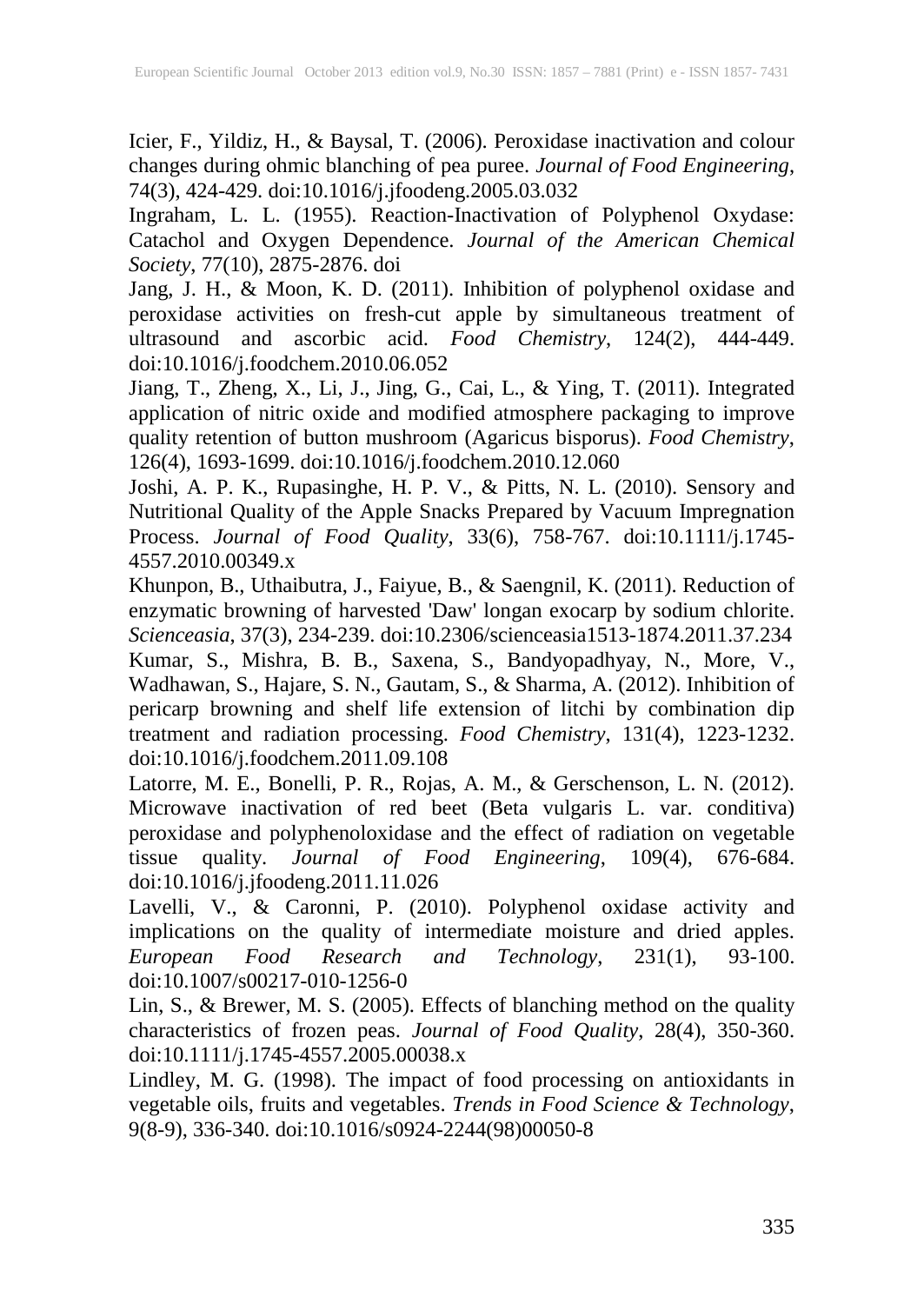Liu, Y., Hu, X. S., Zhao, X. Y., & Song, H. L. (2012). Combined effect of high pressure carbon dioxide and mild heat treatment on overall quality parameters of watermelon juice. *Innovative Food Science & Emerging Technologies*, 13, 112-119. doi:10.1016/j.ifset.2011.11.001

Lu, S., Luo, Y., Turner, E., & Feng, H. (2007). Efficacy of sodium chlorite as an inhibitor of enzymatic browning in apple slices. *Food Chemistry*, 104(2), 824-829. doi:10.1016/j.foodchem.2006.12.050

Luo, Y. G., Lu, S. M., Zhou, B., & Feng, H. (2011). Dual effectiveness of sodium chlorite for enzymatic browning inhibition and microbial inactivation on fresh-cut apples. *Lwt-Food Science and Technology*, 44(7), 1621-1625. doi:10.1016/j.lwt.2011.02.015

Manzocco, L., Quarta, B., & Dri, A. (2009). Polyphenoloxidase inactivation by light exposure in model systems and apple derivatives. *Innovative Food Science & Emerging Technologies*, 10(4), 506-511. doi:10.1016/j.ifset.2009.02.004

Mao, L. C., Jeong, J. W., Que, F., & Huber, D. J. (2006). Physiological properties of fresh-cut watermelon (Citrullus lanatus) in response to 1 methylcyclopropene and post-processing calcium applications. *Journal of the Science of Food and Agriculture*, 86(1), 46-53. doi:10.1002/jsfa.2297

Mastrocola, D., Manzocco, L., & Poiana, M. (1998). Prevention of enzymatic browning during freezing, storage and thawing of Cherimoya (Cherimoya cherimola, Mill) derivatives. *Italian Journal of Food Science*, 10(3), 207-215. doi

Matsui, K. N., Gut, J. A. W., de Oliveira, P. V., & Tadini, C. C. (2008). Inactivation kinetics of polyphenol oxidase and peroxidase in green coconut water by microwave processing. *Journal of Food Engineering*, 88(2), 169- 176. doi:10.1016/j.jfoodeng.2008.02.003

Mazzeo, T., N'Dri, D., Chiavaro, E., Visconti, A., Fogliano, V., & Pellegrini, N. (2011). Effect of two cooking procedures on phytochemical compounds, total antioxidant capacity and colour of selected frozen vegetables. *Food Chemistry*, 128(3), 627-633. doi:10.1016/j.foodchem.2011.03.070

Mishra, B. B., Kumar, S., Wadhawan, S., Hajare, S. N., Saxena, S., More, V., Gautam, S., & Sharma, A. (2012). Browning of Litchi Fruit Pericarp: Role of Polyphenol Oxidase, Peroxidase, Phenylalanine Ammonia Lyase and Effect of Gamma Radiation. *Journal of Food Biochemistry*, 36(5), 604-612. doi:10.1111/j.1745-4514.2011.00572.x

Mohebbi, M., Ansarifar, E., Hasanpour, N., & Amiryousefi, M. R. (2012). Suitability of Aloe Vera and Gum Tragacanth as Edible Coatings for Extending the Shelf Life of Button Mushroom. *Food and Bioprocess Technology*, 5(8), 3193-3202. doi:10.1007/s11947-011-0709-1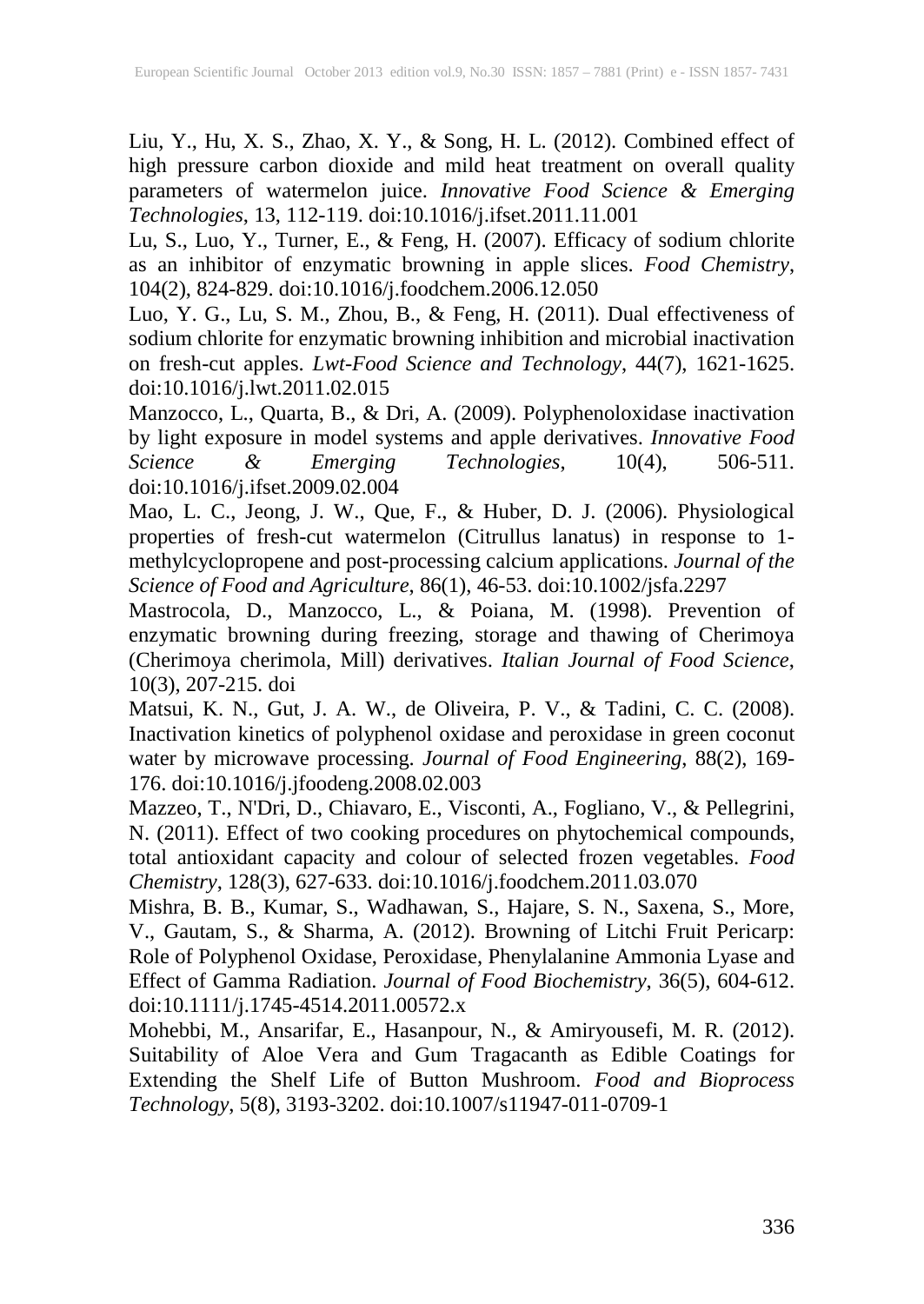Ndiaye, C., Xu, S.-Y., & Wang, Z. (2009). Steam blanching effect on polyphenoloxidase, peroxidase and colour of mango (Mangifera indica L.) slices. *Food Chemistry*, 113(1), 92-95. doi:10.1016/j.foodchem.2008.07.027

Noci, F., Riener, J., Walkling-Ribeiro, M., Cronin, D. A., Morgan, D. J., & Lyng, J. G. (2008). Ultraviolet irradiation and pulsed electric fields (PEF) in a hurdle strategy for the preservation of fresh apple juice. *Journal of Food Engineering*, 85(1), 141-146. doi:10.1016/j.jfoodeng.2007.07.011

O'Beirne, D., Murphy, E., & Eidhin, D. N. (2011). Effects of Argon Enriched Low-Oxygen Atmospheres and of High-Oxygen Atmospheres on the Kinetics of Polyphenoloxidase (PPO). *Journal of Food Science*, 76(1), E73-E77. doi:10.1111/j.1750-3841.2010.01964.x

Olivas, G. I., & Barbosa-Canovas, G. V. (2005). Edible coatings for freshcut fruits. *Critical Reviews in Food Science and Nutrition*, 45(7-8), 657-670. doi:10.1080/10408690490911837

Oms-Oliu, G., Aguilo-Aguayo, I., & Martin-Belloso, O. (2006). Inhibition of browning on fresh-cut pear wedges by natural compounds. *Journal of Food Science*, 71(3), S216-S224. doi

Oms-Oliu, G., Aguilo-Aguayo, I., Martin-Belloso, O., & Soliva-Fortuny, R. (2010a). Effects of pulsed light treatments on quality and antioxidant properties of fresh-cut mushrooms (Agaricus bisporus). *Postharvest Biology and Technology*, 56(3), 216-222. doi:10.1016/j.postharvbio.2009.12.011

Oms-Oliu, G., Alejandra Rojas-Graue, M., Alandes Gonzalez, L., Varela, P., Soliva-Fortuny, R., Hernando Hernando, M. I., Perez Munuera, I., Fiszman, S., & Martin-Belloso, O. (2010b). Recent approaches using chemical treatments to preserve quality of fresh-cut fruit: A review. *Postharvest Biology and Technology*, 57(3), 139-148. doi:10.1016/j.postharvbio.2010.04.001

Oms-Oliu, G., Soliva-Fortuny, R., & Martin-Belloso, O. (2007). Effect of ripeness on the shelf-life of fresh-cut melon preserved by modified atmosphere packaging. *European Food Research and Technology*, 225(3-4), 301-311. doi:10.1007/s00217-006-0415-9

Ong, S. P., & Law, C. L. (2011). Microstructure and optical properties of Salak fruit under different drying and pretreatment conditions. *Drying Technology*, 29(16), 1954-1962. doi:10.1080/07373937.2010.503332

Oz, A. T., & Ulukanli, Z. (2012). Application of Edible Starch-Based Coating Including Glycerol Plus Oleum Nigella on Arils from Long-Stored Whole Pomegranate Fruits. *Journal of Food Processing and Preservation*, 36(1), 81-95. doi:10.1111/j.1745-4549.2011.00599.x

Özel, A., Colak, A., Arslan, O., & Yildirim, M. (2010). Purification and characterisation of a polyphenol oxidase from Boletus erythropus and investigation of its catalytic efficiency in selected organic solvents. *Food Chemistry*, 119(3), 1044-1049. doi:10.1016/j.foodchem.2009.08.011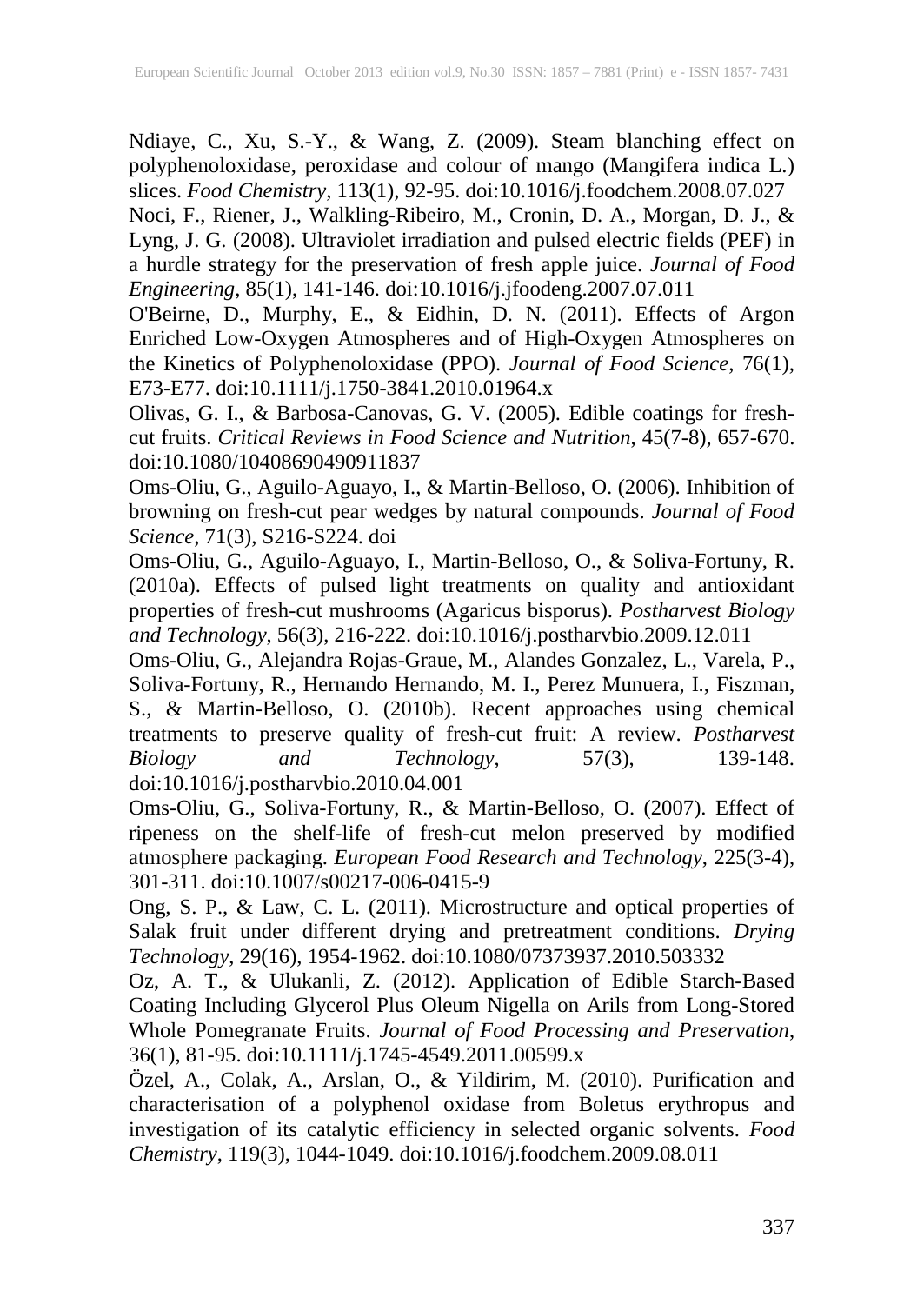Perera, N., Gamage, T. V., Wakeling, L., Gamlath, G. G. S., & Versteeg, C. (2010). Colour and texture of apples high pressure processed in pineapple juice. *Innovative Food Science & Emerging Technologies*, 11(1), 39-46. doi:10.1016/j.ifset.2009.08.003

Perez-Gago, M. B., Serra, M., & del Rio, M. A. (2006). Color change of fresh-cut apples coated with whey protein concentrate-based edible coatings. *Postharvest Biology and Technology*, 39(1), 84-92. doi:10.1016/j.postharvbio.2005.08.002

Prajapaty, V. K., Nema, P. K., & Rathore, S. S. (2011). Effect of pretreatment and drying methods on quality of value-added dried aonla (*Emblica officinalis* Gaertn) shreds. *Journal of Food Science and Technology*, 48(1), 45-52. doi

Prestamo, G., Palomares, L., & Sanz, P. (2005). Frozen foods treated by pressure shift freezing: Proteins and enzymes. *Journal of Food Science*, 70(1), S22-S27. doi

Qi, H. P., Hu, W. Z., Jiang, A. L., Tian, M. X., & Li, Y. Q. (2011). Extending shelf-life of Fresh-cut 'Fuji' apples with chitosan-coatings. *Innovative Food Science & Emerging Technologies*, 12(1), 62-66. doi:10.1016/j.ifset.2010.11.001

Queiroz, C., Lopes, M. L. M., Fialho, E., & Valente-Mesquita, V. L. (2008). Polyphenol oxidase: Characteristics and mechanisms of browning control.<br>Food Reviews International, 24(4), 361-375. *Food Reviews International*, 24(4), 361-375. doi:10.1080/87559120802089332

Quiles, A., Hernando, I., Perez-Munuera, I., & Lluch, M. A. (2007). Effect of calcium propionate on the microstructure and pectin methy-lesterase activity in the parenchyma of fresh-cut Fuji apples. *Journal of the Science of Food and Agriculture*, 87(3), 511-519. doi:10.1002/jsfa.2749

Ramesh, M. N., Wolf, W., Tevini, D., & Bognar, A. (2002). Microwave blanching of vegetables. *Journal of Food Science*, 67(1), 390-398. doi:10.1111/j.1365-2621.2002.tb11416.x

Raybaudi-Massilia, R. M., Mosqueda-Melgar, J., Sobrino-Lopez, A., Soliva-Fortuny, R., & Martin-Belloso, O. (2007). Shelf-life extension of fresh-cut "Fuji" apples at different ripeness stages using natural substances.<br>Postharvest Biology and Technology, 45(2), 265-275. *Postharvest Biology and Technology*, 45(2), 265-275. doi:10.1016/j.postharvbio.2007.02.006

Raybaudi-Massilia, R. M., Rojas-Graue, M. A., Mosqueda-Melgar, J., & Martin-Belloso, O. (2008). Comparative study on essential oils incorporated into an alginate-based edible coating to assure the safety and quality of freshcut Fuji apples. *Journal of Food Protection*, 71(6), 1150-1161. doi

Reis, F. R., Masson, M. L., & Waszczynskyj, N. (2008). Influence of a Blanching Pretreatment on Color, Oil Uptake and Water Activity of Potato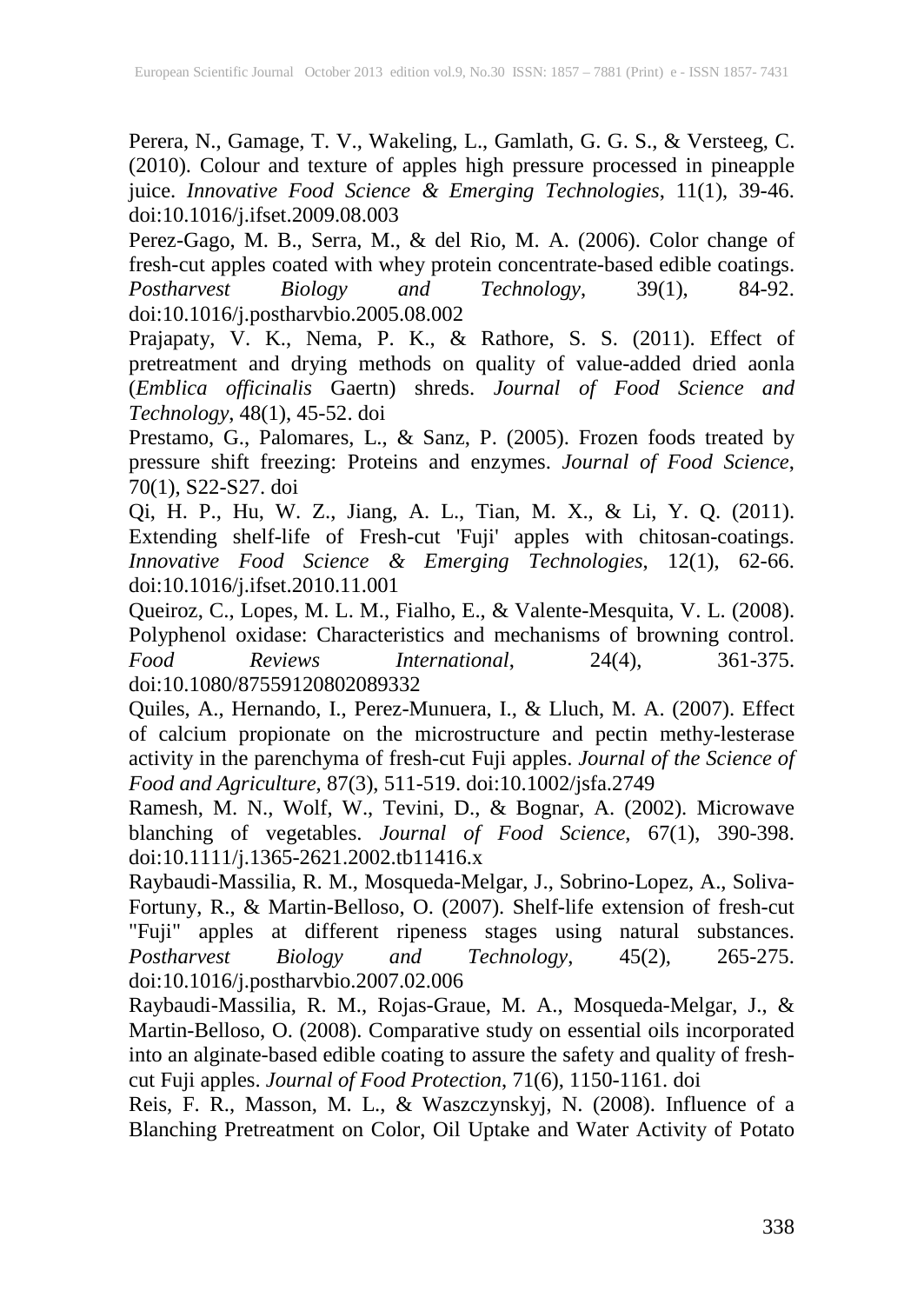Sticks, and Its Optimization. *Journal of Food Process Engineering*, 31(6), 833-852. doi:10.1111/j.1745-4530.2007.00193.x

Ribeiro, C., Vicente, A. A., Teixeira, J. A., & Miranda, C. (2007). Optimization of edible coating composition to retard strawberry fruit senescence. *Postharvest Biology and Technology*, 44(1), 63-70. doi:10.1016/j.postharvbio.2006.11.015

Rocculi, P., Romani, S., & Dalla Rosa, M. (2005). Effect of MAP with argon and nitrous oxide on quality maintenance of minimally processed kiwifruit.<br> *Postharvest* Biology and Technology, 35(3), 319-328. *Postharvest Biology and Technology*, 35(3), 319-328. doi:10.1016/j.postharvbio.2004.09.003

Rojas-Graue, A. M., Soliva-Fortuny, R., & Martin-Belloso, O. (2009). Edible coatings to incorporate active ingredients to fresh-cut fruits: a review. *Trends in Food Science & Technology*, 20(10), 438-447. doi:10.1016/j.tifs.2009.05.002

Schilling, S., Schmid, S., Jaeger, H., Ludwig, M., Dietrich, H., Toepfl, S., Knorr, D., Neidhart, S., Schieber, A., & Carlet, R. (2008). Comparative study of pulsed electric field and thermal processing of apple juice with particular consideration of juice quality and enzyme deactivation. *Journal of Agricultural and Food Chemistry*, 56(12), 4545-4554. doi:10.1021/jf0732713

Shao, X. F., Tu, K., Tu, S., & Tu, J. (2012). A Combination of Heat Treatment and Chitosan Coating Delays Ripening and Reduces Decay in "Gala" Apple Fruit. *Journal of Food Quality*, 35(2), 83-92. doi:10.1111/j.1745-4557.2011.00429.x

Shao, Y., Luo, Y., Chen, A., Chu, H., Lu, C., Zhu, Y., Tian, H., & Zhu, B. (2011). Effects of a Vacuum Infiltration-Based Method with Ascorbic Acid on Internal Browning of Plum (Prunus Salicina Lindell Cv. Yuhuang) During Cold Storage. *Journal of Food Processing and Preservation*, 35(5), 581-586. doi:10.1111/j.1745-4549.2010.00503.x

Shi, J., Li, J., Zhu, S., & Zhou, J. (2011). Browning inhibition on fresh-cut chestnut kernel by exogenous nitric oxide. *International Journal of Food Science and Technology*, 46(5), 944-950. doi:10.1111/j.1365- 2621.2010.02540.x

Shi, J. X., Le Maguer, M., Wang, S. L., & Liptay, A. (1997). Application of osmotic treatment in tomato processing - effect of skin treatments on mass transfer in osmotic dehydration of tomatoes. *Food Research International*, 30(9), 669-674. doi:10.1016/s0963-9969(98)00031-3

Shivhare, U. S., Gupta, M., Basu, S., & Raghavan, G. S. V. (2009). Optimization of Blanching Process for Carrots. *Journal of Food Process Engineering*, 32(4), 587-605. doi:10.1111/j.1745-4530.2007.00234.x

Shomer, I., Borochov-Neori, H., Luzki, B., & Merin, U. (1998). Morphological, structural and membrane changes in frozen tissues of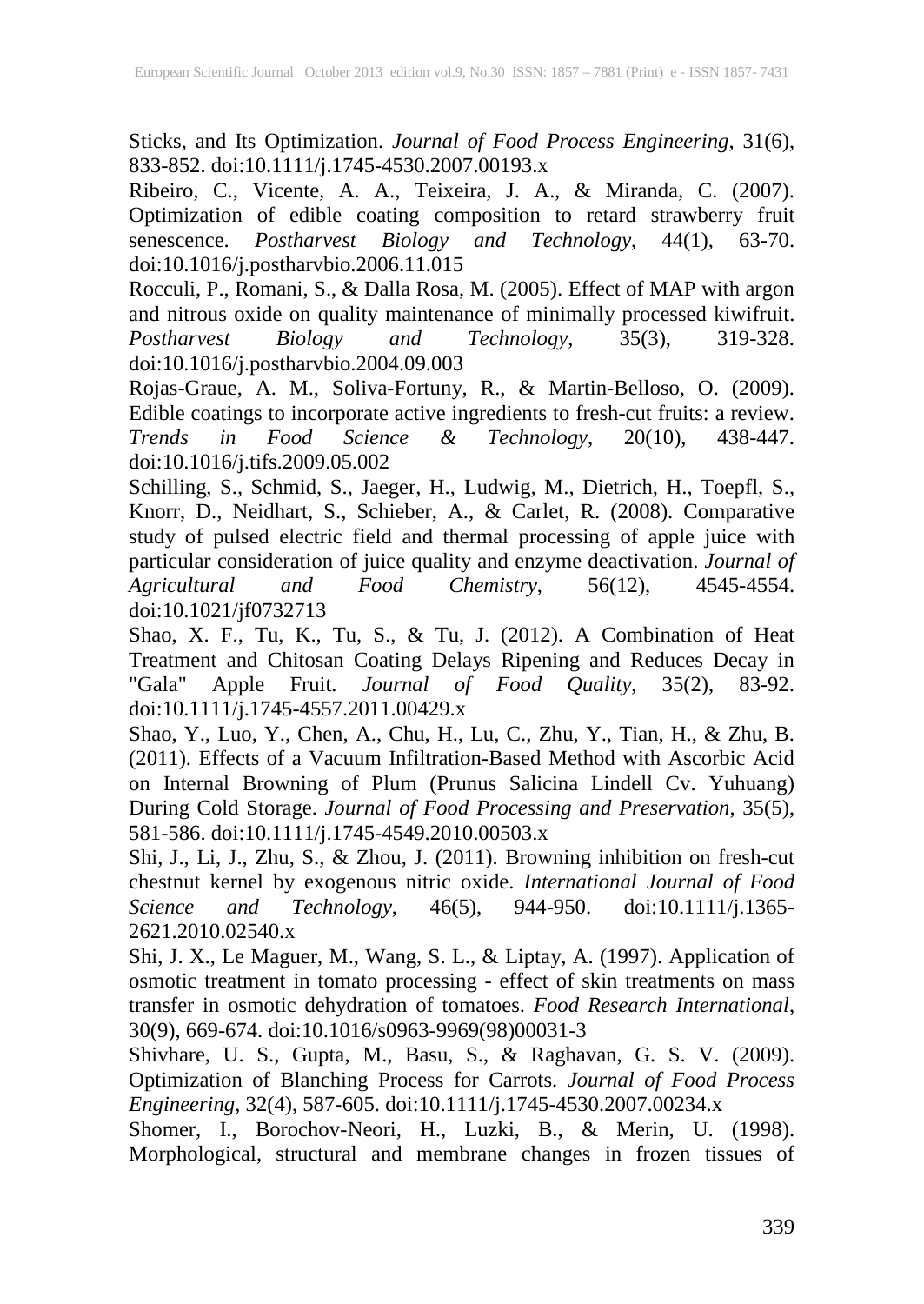Madjhoul date (Phoenix dactylifera L.) fruits. *Postharvest Biology and Technology*, 14(2), 207-215. doi:10.1016/s0925-5214(98)00029-5

Sotome, I., Takenaka, M., Koseki, S., Ogasawara, Y., Nadachi, Y., Okadome, H., & Isobe, S. (2009). Blanching of potato with superheated steam and hot water spray. *Lwt-Food Science and Technology*, 42(6), 1035- 1040. doi:10.1016/j.lwt.2009.02.001

Supapvanich, S., Prathaan, P., & Tepsorn, R. (2012). Browning inhibition in fresh-cut rose apple fruit cv. Taaptimjaan using konjac glucomannan coating incorporated with pineapple fruit extract. *Postharvest Biology and Technology*, 73, 46-49. doi:10.1016/j.postharvbio.2012.05.013

Teixeira, G. H. A., Durigan, J. F., Alves, R. E., & O'Hare, T. J. (2008). Response of minimally processed carambola to chemical treatments and lowoxygen atmospheres. *Postharvest Biology and Technology*, 48(3), 415-421. doi:10.1016/j.postharvbio.2007.08.011

Toivonen, P. M. A., & Brummell, D. A. (2008). Biochemical bases of appearance and texture changes in fresh-cut fruit and vegetables. *Postharvest Biology and Technology*, 48(1), 1-14. doi:10.1016/j.postharvbio.2007.09.004 Vadivambal, R., & Jayas, D. S. (2007). Changes in quality of microwavetreated agricultural products - a review. *Biosystems Engineering*, 98(1), 1-16. doi:10.1016/j.biosystemseng.2007.06.006

Van Buggenhout, S., Messagie, I., Van der Plancken, I., & Hendrickx, M. (2006). Influence of high-pressure-low-temperature treatments on fruit and vegetable quality related enzymes. *European Food Research and Technology*, 223(4), 475-485. doi:10.1007/s00217-005-0227-3

Varela, P., Salvador, A., & Fiszman, S. M. (2007). The use of calcium chloride in minimally processed apples: A sensory approach. *European Food Research and Technology*, 224(4), 461-467. doi:10.1007/s00217-006-0344-7 Vargas, M., Pastor, C., Chiralt, A., McClements, D. J., & Gonzalez-Martinez, C. (2008). Recent advances in edible coatings for fresh and minimally processed fruits. *Critical Reviews in Food Science and Nutrition*, 48(6), 496-511. doi:10.1080/10408390701537344

Vina, S. Z., Olivera, D. F., Marani, C. M., Ferreyra, R. M., Mugridge, A., Chaves, A. R., & Mascheroni, R. H. (2007). Quality of Brussels sprouts (Brassica oleracea L. gemmifera DC) as affected by blanching method. *Journal of Food Engineering*, 80(1), 218-225. doi:10.1016/j.jfoodeng.2006.02.049

Vogg, G., Fischer, S., Leide, J., Emmanuel, E., Jetter, R., Levy, A. A., & Riederer, M. (2004). Tomato fruit cuticular waxes and their effects on transpiration barrier properties: functional characterization of a mutant deficient in a very-long-chain fatty acid beta-ketoacyl-CoA synthase.<br>
Journal of Experimental Botany, 55(401), 1401-1410. *Journal of Experimental Botany*, 55(401), 1401-1410. doi:10.1093/jxb/erh149